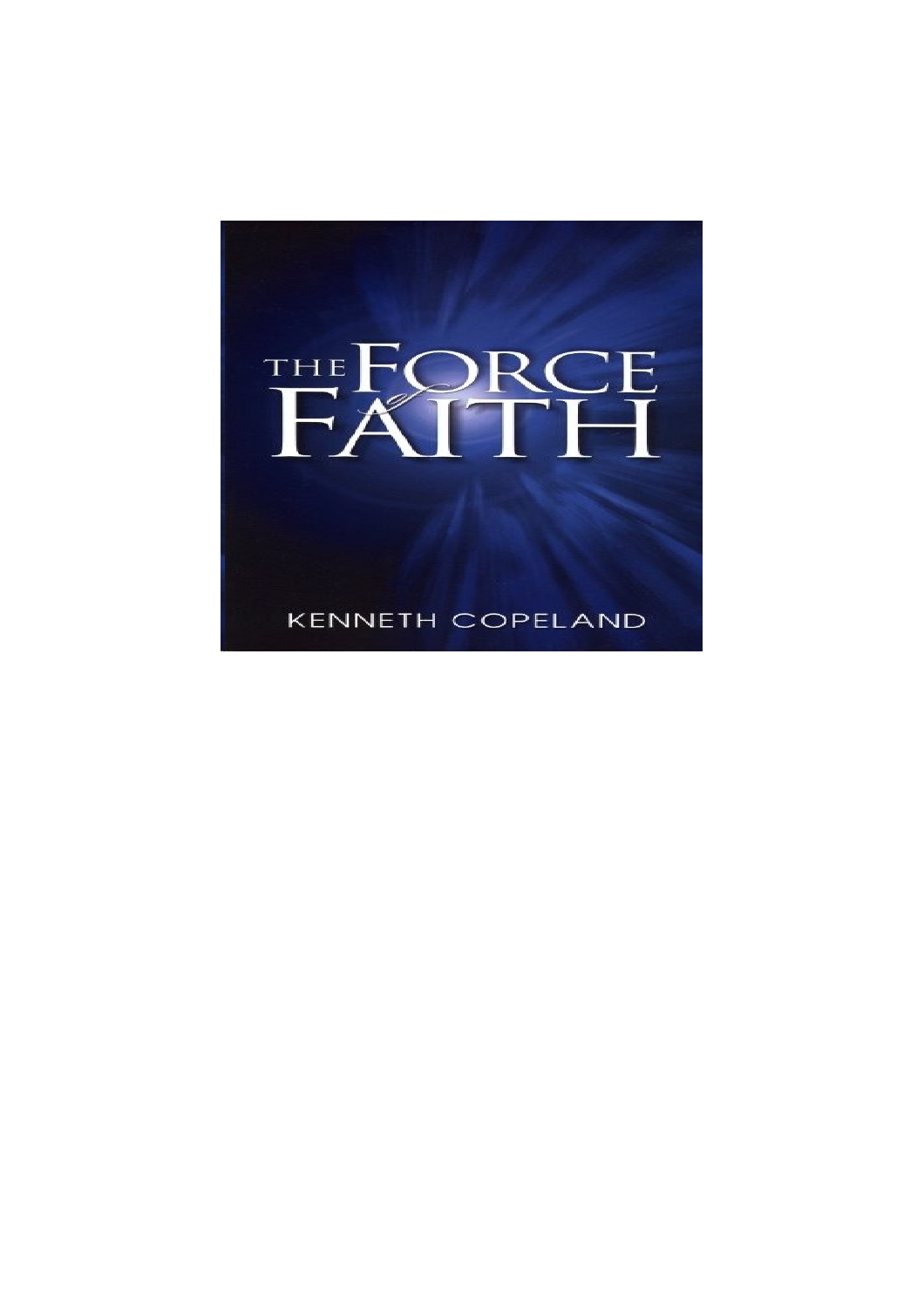# **Contents**

A Message from Kenneth Copeland 1 The Forces of the Recreated Human Spirit 2 Faith and Patience—The Power Twins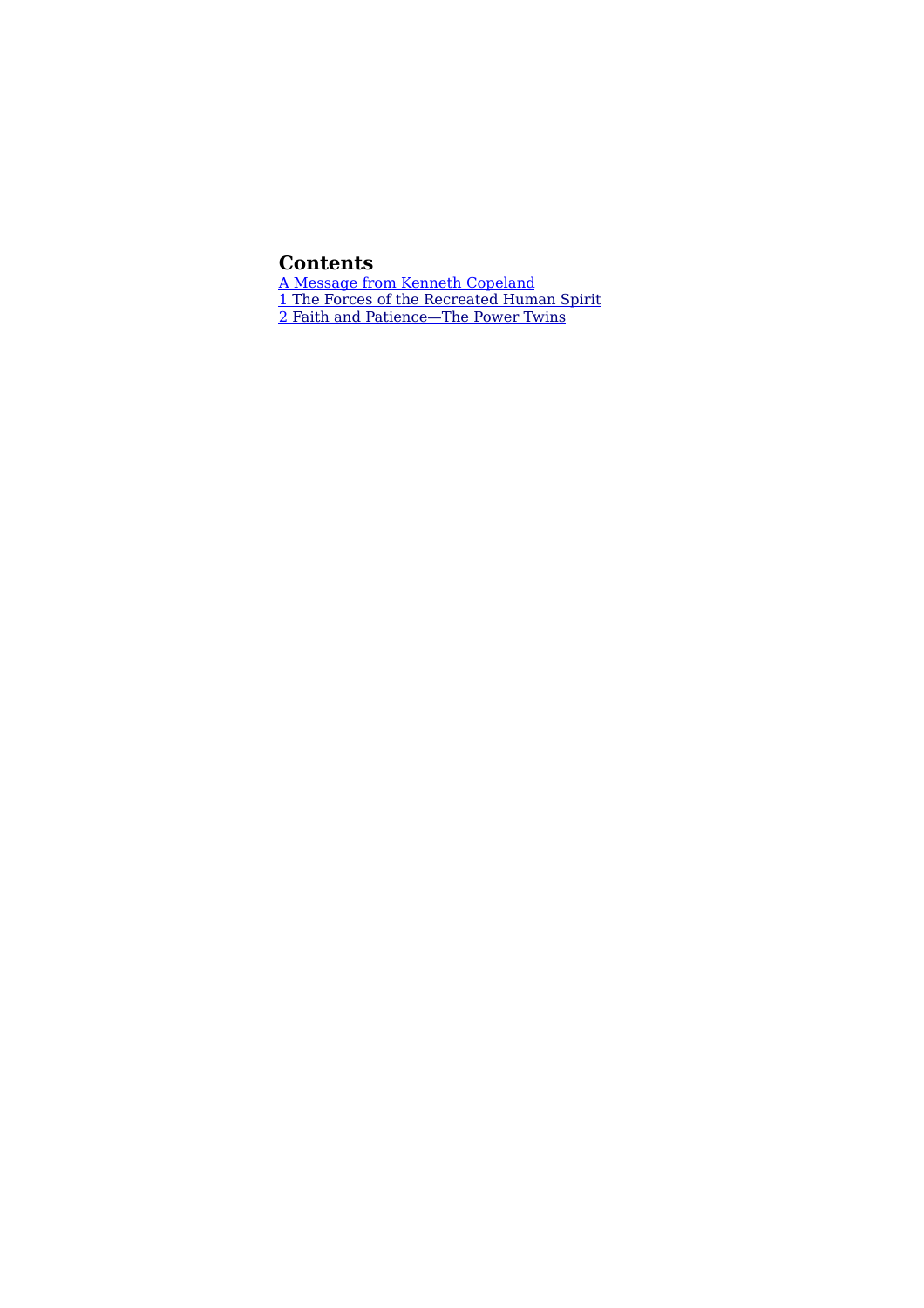### **A Message from Kenneth Copeland**

After you have made Jesus the Lord of your life, you are not faced with the problem of getting over in the spirit. The Bible says we *are* in the spirit, so let's walk in the spirit. You have been born into the spiritual world. People have the mistaken idea that the world of the spirit is an unreal, unreasonable, unsanctioned, and unregulated world where you never know what will happen. This is not true. The world of the spirit is God's realm, and the world of the natural is controlled by the world of the spirit. God is a spirit. Jesus said that those that worship Him must worship Him in Spirit and in truth. The authority of the spiritual world was given to Jesus when He was raised from the dead; this world is lorded over by Jesus of Nazareth. Believers have been given His name to operate in authority here in the earth. God, a spirit, created all matter, so the world of the spirit is more real and powerful than the world of the natural, physical, see-and-be-seen world. The world of the spirit rules the world of the natural.



*Whosoever believeth Jesus is the Christ is born of God.* We are creatures of the world of the spirit, and we need to know how to walk under the laws that govern this spiritual world instead of continuing to walk under the laws that govern the natural, physical world. When we learn the laws, rules, and regulations that govern the world of the spirit, we will gain the knowledge of how to govern the world of the natural. We are not to be controlled by the flesh, but we are to control the flesh. We are not to be controlled by our minds, but we are to control our minds. *Walk in the spirit and you shall not fulfill the lusts of the flesh.* You overcome the things of this world by spiritual power. *This is the victory that overcometh the world even our faith* (I

John 5:4). Those things in the fleshy, natural world are still there, but you and I are to govern them with higher laws and with greater power—the power of God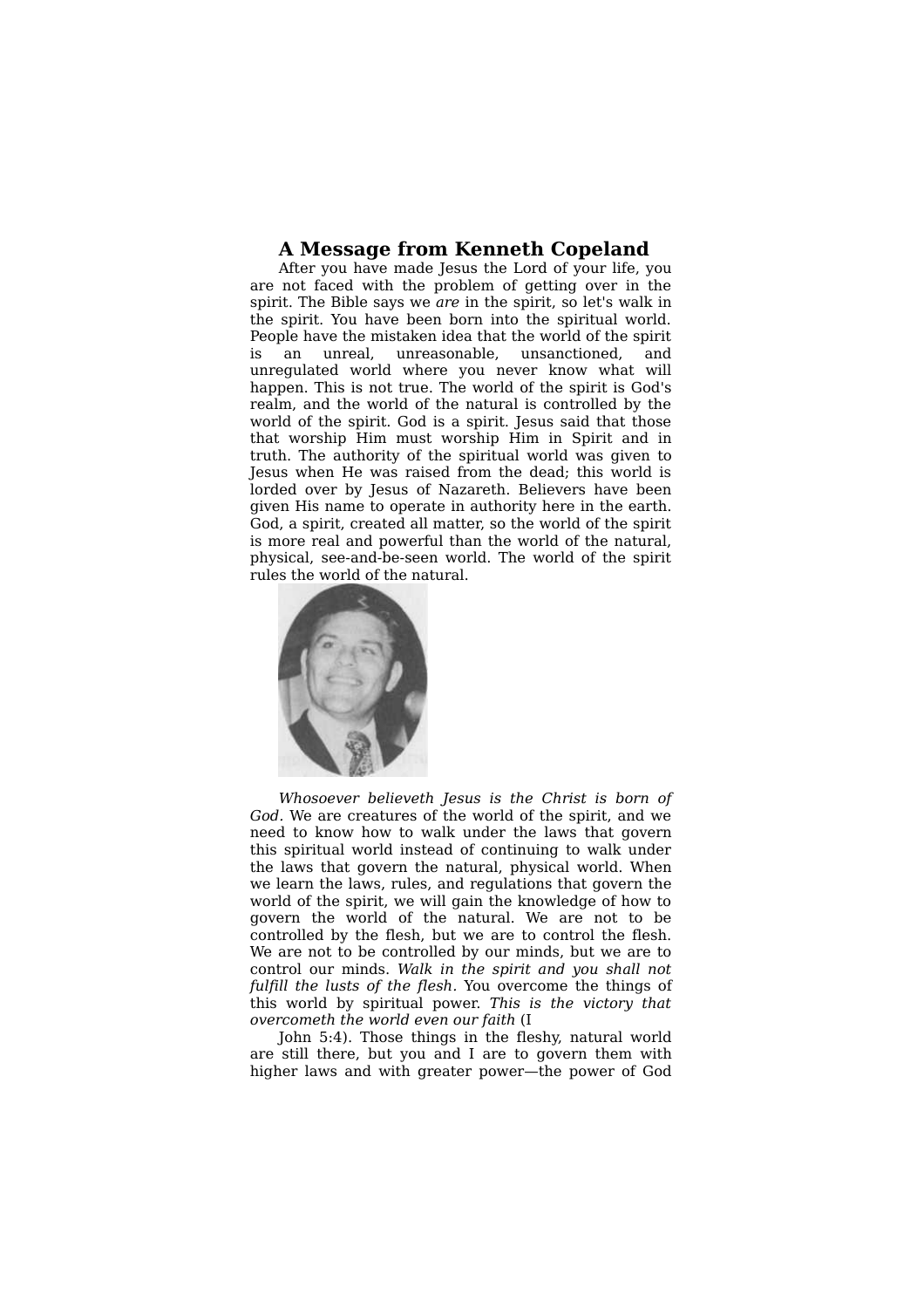through faith.

The four major forces of power born into the human spirit at the time of conversion are the force of faith, the force of righteousness, the force of wisdom, and the force of the love of God. This book will cover the force of faith and its twin, the power of patience.

Fenneth Copeland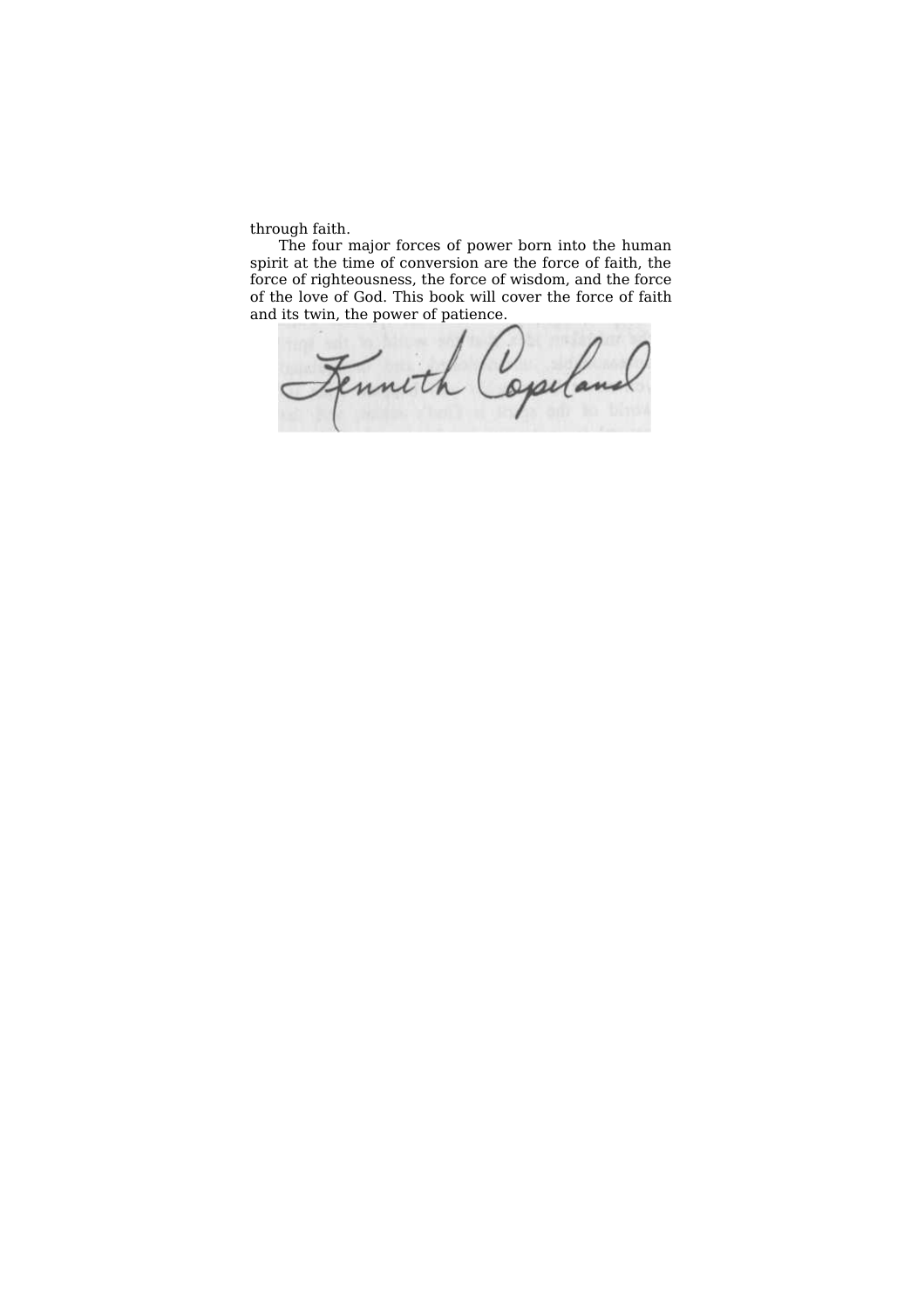### **The Forces of the Recreated Human Spirit**

*This I say then, Walk in the Spirit, and ye shall not fulfil the lust of the flesh.*

*For the flesh lusteth against the Spirit, and the Spirit against the flesh: and these are contrary the one to the other: so that ye cannot do the things that ye would.*

*If we live in the Spirit, let us also walk in the Spirit.*

*Galatians 5:16, 17, 25*

*This I say then, Walk in the Spirit, and ye shall not fulfil the lust of the flesh.* Romans 8:6 tells us that to be carnally minded is death. The carnal mind is the mind unregulated by the Word of God. You will either be obedient to the lusts of the flesh or to the Word of God. This word *flesh* as used in the Scripture simply means *body, the five physical senses.* If you are going to fulfill the lusts of the flesh, it will kill you. This is a blunt but true statement. If you are going to mind the things of the flesh, if you are going to be flesh minded, carnally minded, if you are going to walk after the dictates of the flesh, then death is the result. (When I say flesh, many think I am talking about sex, but sex is only a small part of the five physical sense realm.)

*For the flesh lusteth against the Spirit, and the Spirit against the flesh: and these are contrary the one to the other: so that ye cannot do the things that ye would.* In the Greek testament there are no capitalizations. The word *spirit* has been capitalized here at the privilege of the translators. You need to know that this scripture is not primarily speaking of the Holy Spirit but of your spirit. The Holy Spirit has not been sent to lust against your flesh. He lusts against no one, not even the devil.

He is not warring against the devil. Jesus did that and left Satan defeated. That war is over! The Holy Spirit has been sent to help you. He is your Teacher, Comforter, Advocate, Standby, Intercessor, Helper. His role is not to dominate you but to assist you.

The reborn human spirit was recreated to rule over the human system. *And the very God of peace sanctify you wholly; and I pray God your whole spirit and soul and body be preserved blameless unto the coming of our Lord Jesus Christ.* Paul prayed that God would sanctify you completely—spirit, soul, and body. It does not say body, soul, and spirit. The Bible never speaks of the reborn man in this order. If you listen carefully, you will hear people quote this verse as "body, soul, and spirit." Test yourself and find out where your thinking is. If you have

**1**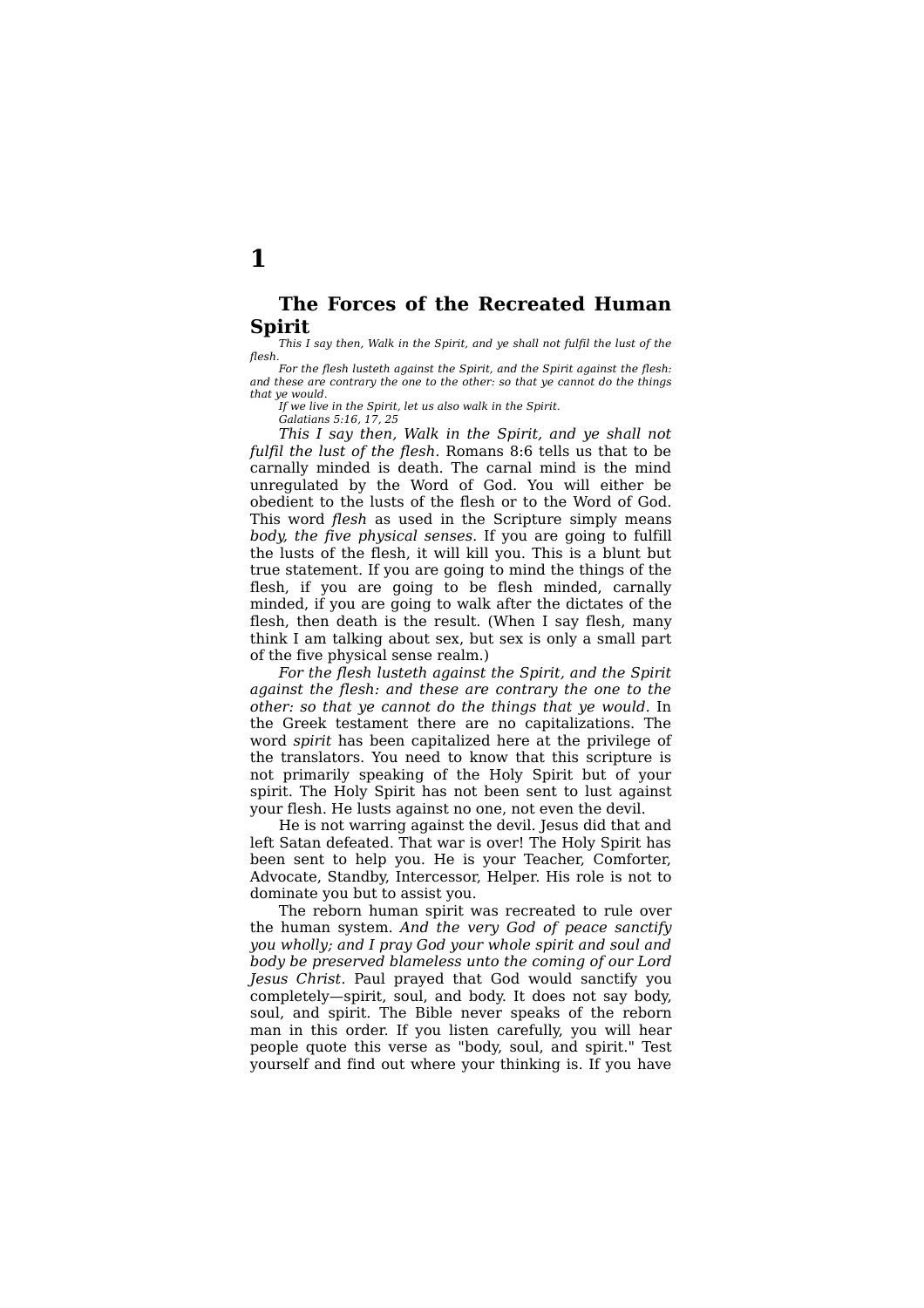them in the wrong order, change and renew your mind now to spirit, soul, and body.

To be a powerful Christian your spirit, trained in the Word, must be in command of your mind and body. The chain of command is spirit (heart), soul (mind), body (flesh). The words *spirit* and *heart* can be used interchangeably; the words *soul* and *mind* can be used interchangeably; and the words *body* and *flesh* can be used interchangeably. Your mind should obey what your heart tells it to do, and your heart should be trained by the Holy Spirit in line with the Word of God. The human system works perfectly in this order.

Paul by the Holy Spirit is saying that the flesh lusteth or drives against the spirit (the human spirit, the reborn spirit of a man) and the spirit against the man's flesh. The spirit of the man is demanding that the flesh obey him, and the flesh is reluctant to give up its control. Before a man is born again, his flesh (body) completely dominates his life and will continue to do so unless his mind is renewed by God's Word.

*For the word of God is quick, and powerful, and sharper than any twoedged sword, piercing even to the dividing asunder of the soul and spirit, and of the joints and marrow ...*

*Hebrews 4:12*

Only the Word can put the spirit, soul, and body of a man in proper order.

Paul said, *with my spirit I serve God.* He is talking of the spirit on the inside of him who is doing his best to please God. His flesh is trying to continue to live unrestrained and unregulated as it has had the freedom to do for years. When a man's mind is not renewed to the New Testament, his spirit is trying to go one way at the leadership of the Holy Spirit and his body and his mind are attempting to live as they have always lived, following after the world's order of things. He is being pulled in two different directions at once. When the man was born again, his spirit became a new creature in Christ Jesus, but his mind and body were unchanged. Now his spirit is right with God but *his mind and body must be trained.*

*But if ye be led of the Spirit, ye are not under the law. Now the works of the flesh are manifest, which are these; Adultery, fornication, uncleanness, lasciviousness, idolatry, witchcraft, hatred, variance, emulations, wrath, strife, seditions, heresies, envyings, murders, drunkenness, revellings, and such like ...*

*Galatians 5:18-20*

Why does the flesh have a desire to do such things? Is our flesh bound to stay that way forever? The devil would like for us to believe so. Then we would continually combat our flesh and let him alone. Your flesh is not evil.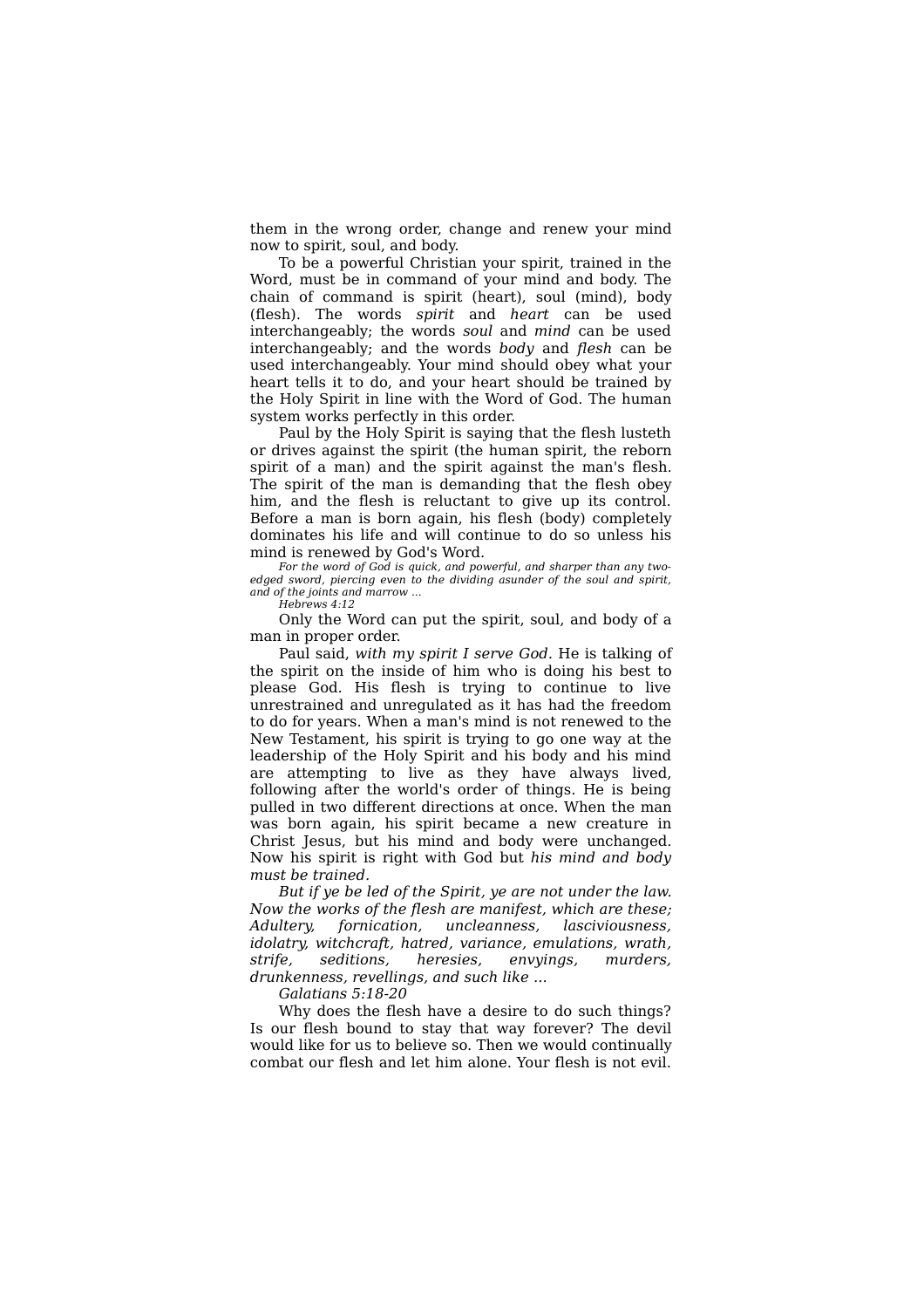The flesh has no nature of its own. It is controlled by some other force—either good or evil. Your flesh cannot even live without your spirit. When the spirit leaves the body, the body will instantly fall over lifeless. It is nothing but a bag of meat and bones. It has no life of its own but draws its life from the spirit within it.

*For every one that useth milk is unskilful in the word of righteousness: for he is a babe. But strong meat belongeth to them that are of full age, even those who by reason of use have their senses exercised to discern both good and evil*

*Hebrews 5:13, 14*

This scripture proves that the flesh can be trained so that it will respond to God and the things of God rather than leaping off into sin at every opportunity. Certainly the area of temptation has not been removed. But you know, I am not having any trouble with the devil tempting me to steal, to commit adultery, or to get drunk. My body no longer craves to do these things. The temptations Satan sends my way now must be much more deceptive than these. Sometimes one of them gets by me and I miss it, but thank God, I have an advocate at the right hand of the Father and I say, "Father, I missed it. I confess that as a sin. I receive my forgiveness in the name of Jesus." Then I determine that I will not make the same mistake twice. Satan will never get me with that again. I take authority over the problem area in the name of Jesus with the Word of God.

You are to train your flesh to discern between good and evil. You are not bound to an ugly, sinful body and neither do you have two natures in you. God did not create you a spiritual schizophrenic. Your body is not you. Your spirit is you. You are a spirit, and you have a soul, and you live in a body. Do you have a human? No, you are a human. That body is not you. That body is where *you* live. If *you* will stand up on the inside, feed on the Word of God, and renew your mind, your body will just tag along and do what it is told. In fact, it will straighten itself up and begin to function properly.

*And they that are Christ's have crucified the flesh with the affections and lusts Galatians 5:24*

*This I say then, Walk in the Spirit and ye shall not fulfil the lust of the flesh*

*Galatians 5:16*

When the Christian enters the area of walking in the spirit where he can crucify his flesh and put it over in the area of living under the domination of his spirit, he begins to know what peace is all about—to be spiritually minded is life and peace.

The twelfth chapter of Romans says, *Brethren, the least thing you ought to do is to make your body a sacrifice unto God and be not conformed to this world but be ye transformed by the renewing of your mind.* Your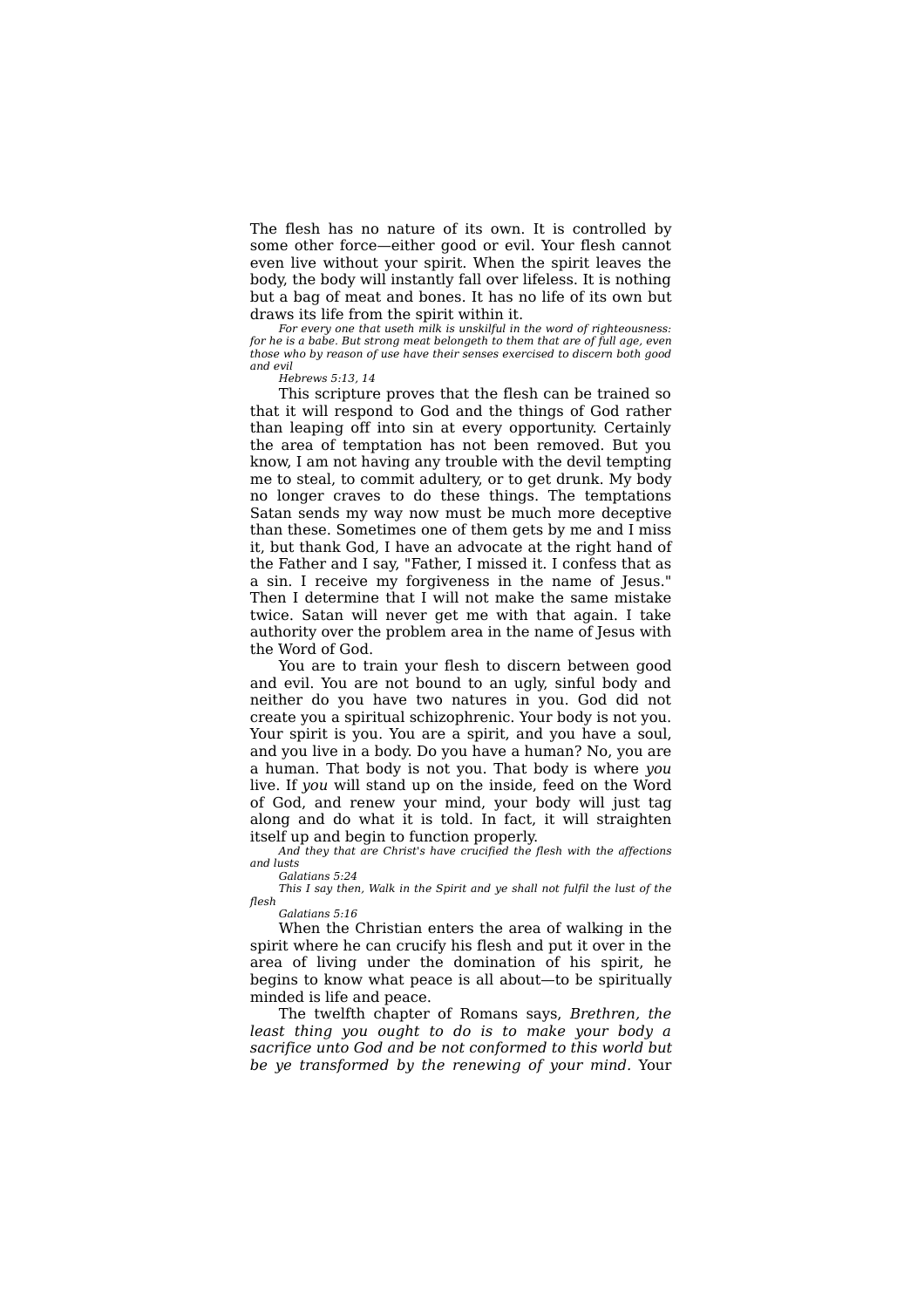mind is a marvelous instrument created by God to retain the things put into it. It is merely a computer, the most highly organized and the finest that has ever been created. It was not made to be the governing system in man's makeup. The mind gives forth information that has been put into it just as any other computer. When the mind is placed in the ascendency of the human system, many times it cannot continue to function. The mind will break under pressure. It will snap when it has had an overload of responsibility. The mind simply was not created to be lord over the spirit.

The mind can fail in this position but the reborn spirit will not fail. It can take the position of lordship over the human system and operate and maintain the mind and the body. The spirit of man is designed to accomplish this job successfully.

When you get your system in proper sequence and your mind renewed to the Word of God where it thinks in line with the New Testament, you will find out that your mind has no pressure on it. It performs as the carefully programmed computer that it really is. You call on it, it goes di, di, di bom, bom, gets the Scripture, shifts it into gear and tells the body, "The Word says that we are healed! You get yourself straightened up. You are not to operate in sickness." The body does what it is told and receives healing.

It takes some effort and time to get your mind this well programmed with the Word. In the Scripture this process is called renewing the mind. Once your mind is renewed to think and respond in line with God's Word, it refuses to accept anything contrary to that Word.

*But the fruit of the Spirit is love, joy, peace, longsuffering, gentleness, goodness, faith, meekness, temperance: against such there is no law Galatians 5:22, 23*

In the reborn human spirit there are four major forces. All of these—the fruit of the spirit—come under one or more of these four major forces. There is inborn in your spirit the force of faith and underneath the force of faith is the force of patience. This is an important force, and you could almost say that it is the fifth major force. Actually the force of patience is an integral part of the force of faith. In the New Testament they are always coupled together, patience and faith, patience and faith, patience and faith. They are the power twins. Next is the force of righteousness, then the force of wisdom, and last is the force of love.

### *The Force of Faith*

*Faith is not the product of reason.* Do you remember in Matthew's Gospel Jesus told His men to beware of the leaven of the Pharisees. They could not understand what He meant and He asked, *"Why do you reason among*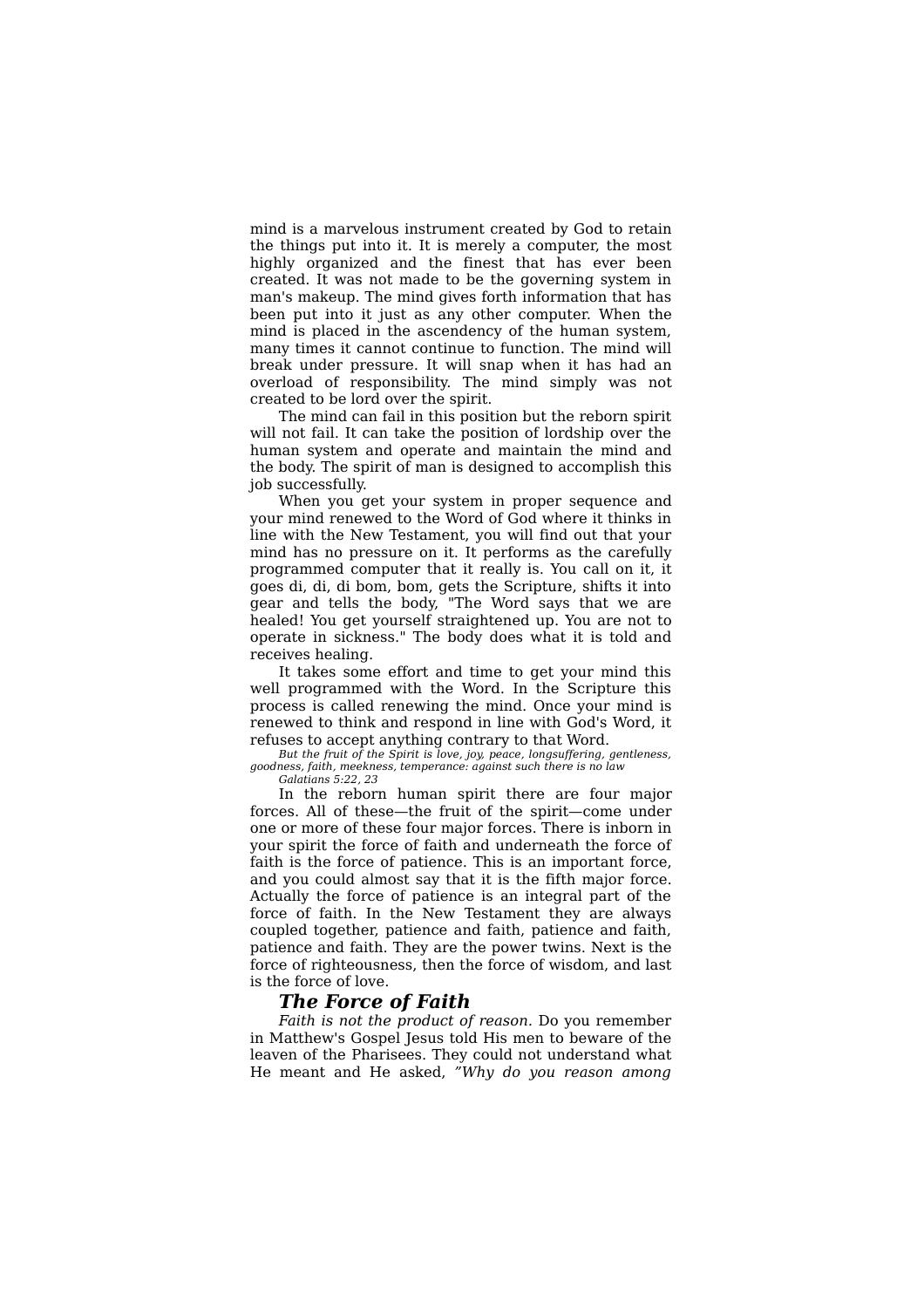*yourselves?"* They missed what He was saying by trying to figure it out mentally. They were reasoning. Men say, "We are reasonable men. We are logical men, and what you are saying does not make sense. It is not logical." Believers are not to be led by logic. We are not even to be led by *good sense.* I have had my sense changed around to where it is good but what the world calls good sense is not good at all. It is *bad* sense corrupted by Satan, the god of this world. If you want to find out what God thinks, you just take what the world thinks and turn it around exactly backwards. The world says, *Seeing is believing.* God says, *Believing is seeing.* Logic is the product of reasoning by the avenues of hearing, tasting, seeing, feeling, smelling. Reasoning is based on the failure of the earth through Satan. Faith is the product of God's Word revealed by His Spirit and is based on the success of the Father in heaven.

The ministry of Jesus was never governed by logic or reason. Jairus fell at the feet of Jesus and said, *"My little daughter lieth sick to death. Come and lay your hands on her and she shall live. "* Reason would have said, "I'm sorry. I wish that there were something I could do." Reason operates under the handicap of having no answer to critical needs. The request of this man was *unreasonable,* but Jesus answered him not a word and started toward his house.

On the way to Jairus' house He met another unreasonable personality—the little woman with the issue of blood. She had been to many physicians, but continued to grow worse. The doctors had reasoned that she was sick, but their logic had no cure to stop the flow of blood. Understand that I am not knocking doctors. The doctor is a man's best friend if the man does not know how to use his faith. Without them most of the Christians would have died! They have not known how to use their faith. The doctors are fighting the same destroyer that I am. They are operating in the realm of the physical; we are operating in the realm of the spirit. They treat diseases; we go to the root of the problem and deal with the enemy who causes the disease.

This little woman said, *"If I but touch the hem of His garment, I shall be whole."* There is no logic in that, is there? It just doesn't make good sense. Reason would have answered, "Hey, lady, what is the matter with you? There is a little girl dying down here. I have to go see her. Let go of my clothes." If Jesus had been ruled by *common sense* as most of the church has been in the past, He would have said, "Folks, let's back off here a minute. We haven't had the morning devotion. We haven't sung 246 or 391. Nobody has taken up the offering yet. Turn loose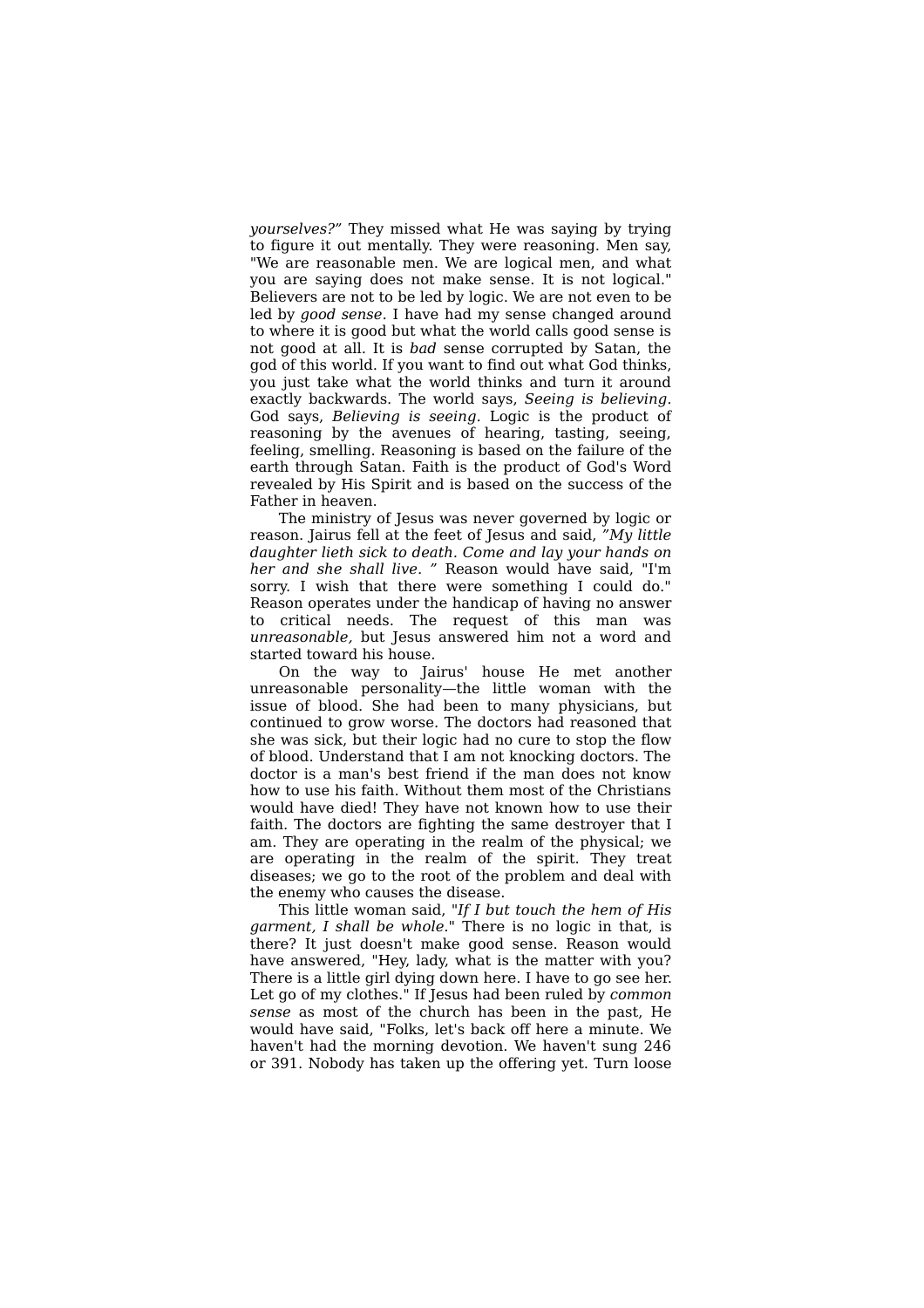of my clothes, lady, for goodness sake. We can't fool with you now. After all, you have already been to the doctor and he said there was no hope. What can I do for you? Go on." Common sense will keep you bound when it is time to act in faith on God's Word!

Look at Jesus. He was not led by logic. He was not led by the mind. He stopped and asked, *"Who touched me?"* Power had gone out of Jesus to heal and dry up the issue of blood, not reasoning power but spiritual power. He said, *"Daughter, your faith has made you whole."* Her faith caused the power of God to flow into her body and make her whole. That healing was not the product of reason but the product of faith.

Common-sense religion will tell you not to get your hopes, up. God heals some people, but it might not be His will to heal you. That sounds *reasonable,* but it never gets results. You will always be the one that it is not His will to heal. The reason that this approach to healing will not work is because it is contrary to what the Word of God says. We are talking about being led by the Spirit, not by the common-sense world, not by the logical world. The Holy Spirit will turn you in the opposite direction from the way the world is going but, thank God, He *will* lead you in the direction that God is going. All you have to do is be like old Jairus. He didn't care what anybody thought. In fact, when the man came and told him, *"Your little daughter is dead, "* he did not say a word. He had already said what he had to say: *"Lay your hands on my daughter, and she will live. "* Jesus turned and said to him, *"Jairus, just believe. "* Jairus refused to be moved by what he heard—his *sense* of hearing. There is someone giving him the news that his daughter is dead, but in his heart there is the presence of some power, a power stronger than the bad report. Something in his heart was saying, "I don't care what they say. This is so. I know it is so. I just know what I know! I refuse to give up." THAT SOMETHING IN HIS HEART WAS FAITH.

What was controlling the ministry of Jesus? *Faith.* The force of faith was controlling His ministry, and it was not entirely the force of His own faith. His own faith responded to the faith of the people. (It still does.) In Nazareth He could do no mighty works because of unbelief. The people refused to believe. But on the other hand, the little woman's faith stopped Him in His tracks. Jairus' faith moved Him, and Jesus used His faith to raise his little girl. What was the result of Jairus' faith? He received his daughter back again from the dead. Unreasonable! Illogical! But that is victory of the highest order.

*When you need more than just common-sense results,*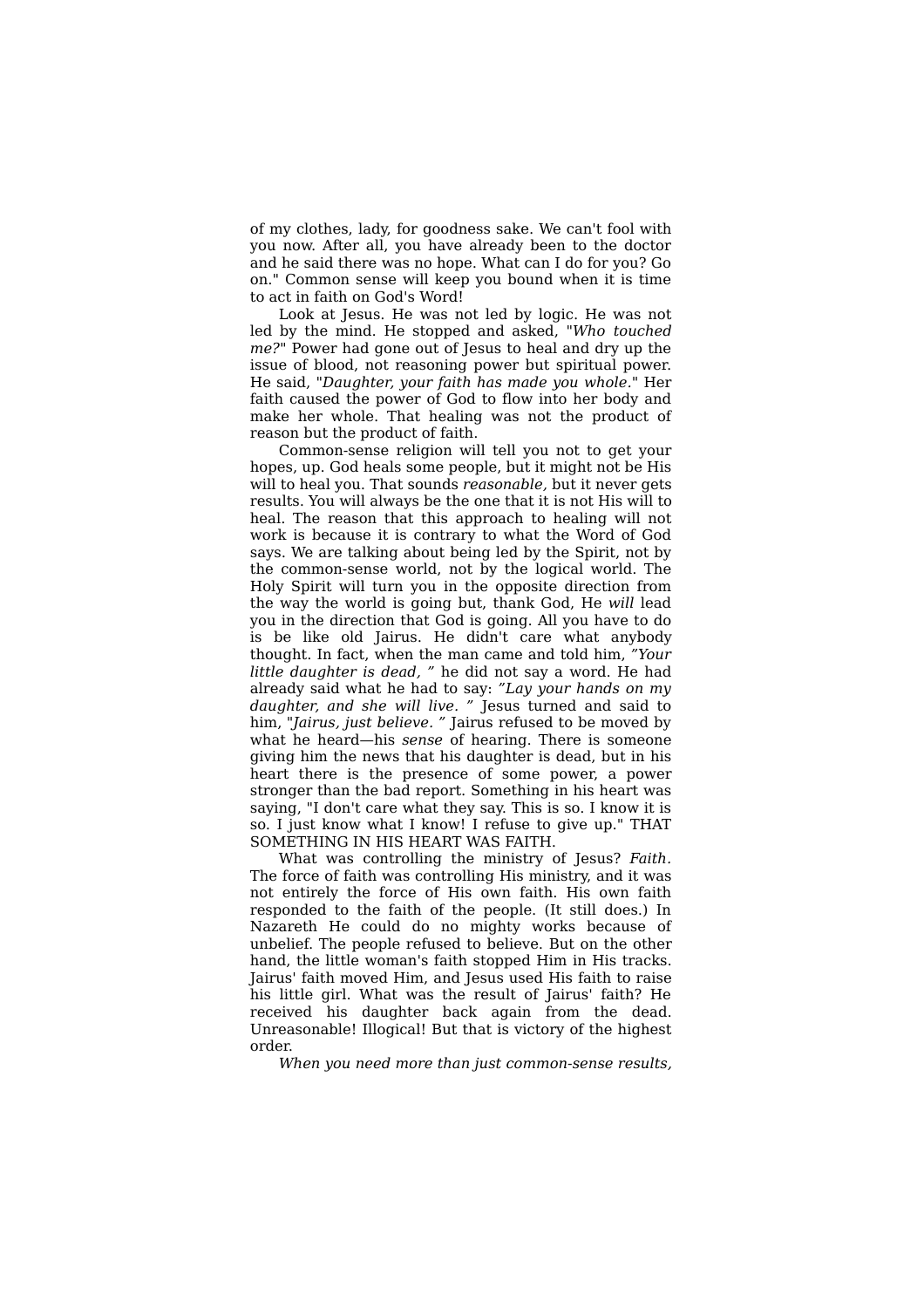### *faith is the only way you will get it.*

The Bible does not say *let us come reason together, men.* It does say *Come, let us reason together saith the Lord.* Reasoning with God is different from reasoning with men. God says, *Trust in the Lord with all thine heart; and lean not unto thine own understanding.* When men reason together, they do so on a basis of fear. Reasoning outside of the Word is always based on fear. Reasoning from men's minds, men's emotions, and men's feelings is determined by fear because the world we live in is operating on the force of fear. The Lord spoke to me while I was preparing this message and said, "The definition of reasoning outside the Word is *worry."* When you begin to reason outside of God's Word, you automatically begin to worry. "What if that happens? What if this happens? What am I going to do if this doesn't happen? What are we going to do if the Holy Ghost does break out in our denomination and men start talking in tongues right in the middle of church? What am I going to do?" The big I. That is selfishness. The basic root of selfishness is fear.

Faith is not the product of reason; it is the product of the reborn human spirit. It is not the product of the mind but the product of the heart. Faith is a power force. It is a tangible force. It is a conductive force. It will move things. Faith will change things. Faith will change the human body. It will change the human mind. It will change the human heart. Faith will change circumstances.

Let's look at fear, the negative side of the coin. Fear is not a mental force. Fear is a spiritual force, and I will tell you where it came from.

God created a man called Adam, and He gave this man faith. Adam was called the son of God because he was born of God. God created his physical body from the dust of the earth, but the body had no life in it. It was just meat and bones. Then God breathed into Adam the breath or spirit of life. God's spirit was breathed into Adam. This man's life was spawned from the inside of God. He was a magnificent, powerful creature. With his faith he had dominion over the forces of nature. He had dominion over everything that walked, crawled, swam, and moved. This same man committed high treason, bowed his knee to a spiritual outlaw, and gave unto him his authority to rule the earth. Adam gave the vast authority that God had given him into the hands of Satan, and when he did, spiritual death moved into, his spirit. The life of God departed and the life of his new god overcame him. Everything about him. was perverted. *The faith force that was born into Adam when God breathed*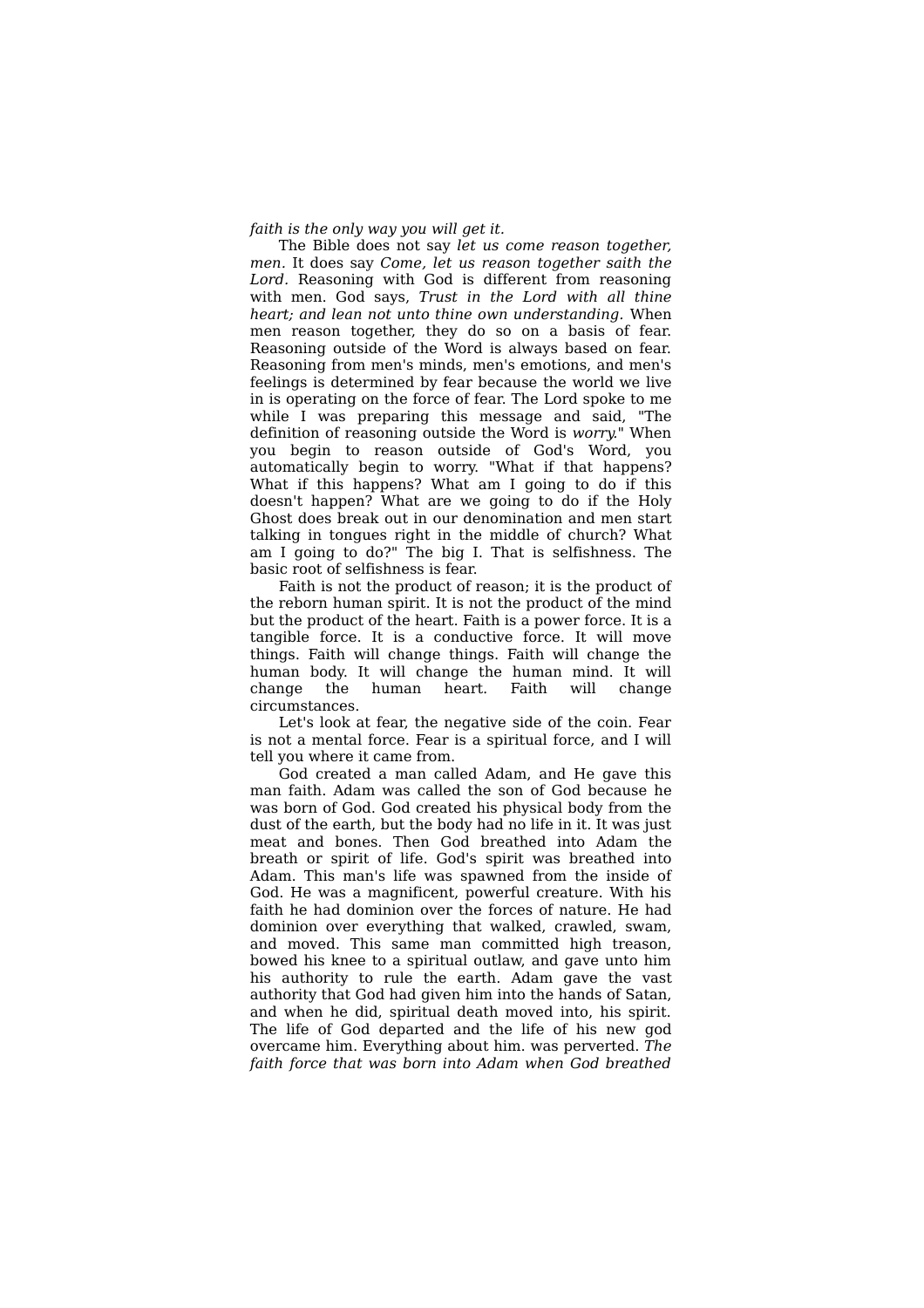*His life into him was perverted and turned into the force that we know and recognize as fear.* Fear ruled Adam from that moment, and the first words from his mouth were, *I was afraid.*

The force of fear is a tangible force. Will fear change the human body? Jesus said that men's hearts would fail them because of the fear of what is coming on the earth. It will change the color of a man's hair. It will change the color of a man's skin. Fear will change his physical body. It will make him sick. Fear will make him conform to the world. It will control his mind. Fear will kill his body.

Fear activates Satan the way faith activates God. Why does the world not accept the logic that if fear, a spiritual force, will make a man sick then faith, the opposite spiritual force, will make him well? If the force of fear can imprison a man, then the force of faith can make him free. Why do men have confidence in fear and not in faith? They are reasoning *outside* the Word of God. They are reasoning *inside* the world's order. On the other hand, we are reasoning in the world of the spirit by the Word of God.

### *You Have Faith*

*For by grace are ye saved through faith; and that not of yourselves: it is the gift of God*

*Ephesians 2:8*

Everything in this verse is the gift of God. The grace is the gift of God, the salvation is the gift of God, and the faith to receive salvation is the gift of God. This faith is the gift of God; it is not of yourself. It is not a human or psychological faith. The faith that was imparted to you is God's own brand of faith.

*For I say, through the grace given unto me, to every man that is among you, not to think of himself more highly than he ought to think; but to think soberly, according as God hath dealt to every man the measure of faith Romans 12:3*

Men have quoted this verse and said that every man on earth has faith, but this scripture places a qualification upon this measure of faith. *For I say through the grace given unto me ...* (To whom is he speaking?) *to every man that is among you.* He was not talking to everybody in Rome. His letter was not written to everybody in Rome but it was written to the Christians there.

Second Thessalonians 3:2 simply says *for all men have not faith.* Not every man in the world has the God brand of faith, but every born-again man has this worldovercoming faith. There is a form of psychological human faith or confidence that is gained through the mind and experience. It is a confidence in material things that would believe, for example, "I will sit on this chair and it will not collapse." This is not the faith that we are discussing.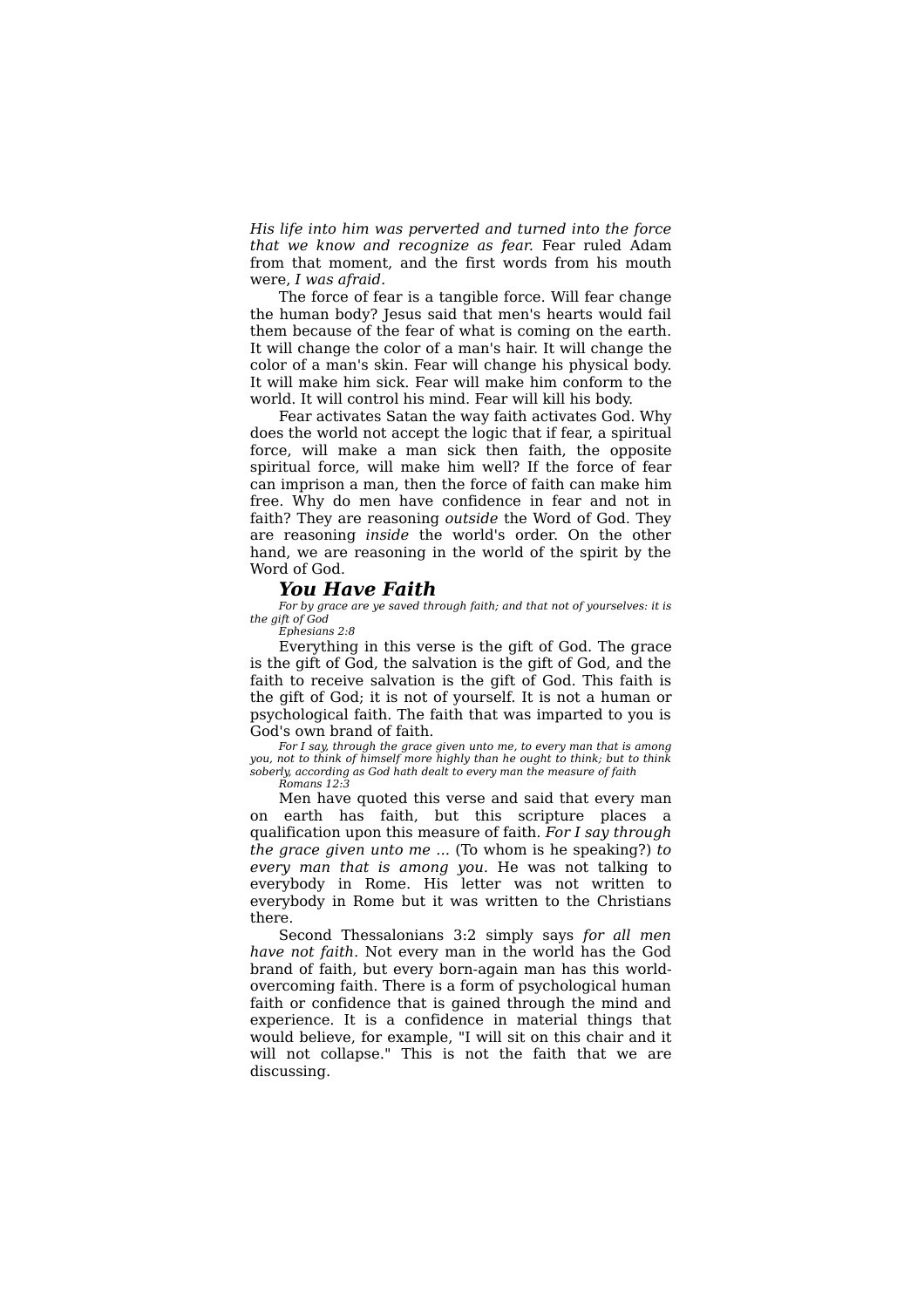The Bible is talking about a gift of God's faith that was given to you to keep. It is yours. It resides within your spirit. It is in there to be developed and used in your daily life. *The just shall live by faith.* God has given you this powerful faith to sustain you in this life. It is so powerful that even a measure as big as a mustard seed can pluck up a mountain and throw it into the sea.

Every man that has received the new birth, every man that has made Jesus the Lord of his life, every man that has been born again has had this faith put inside of him. *You could not have been born again without it.* YOU HAVE FAITH. Now for you to say or believe, "I don't have enough faith," or "I don't have any faith," is a slap in the face of the Word of God that says you do. Hebrews tells us that Jesus is the Author and Finisher of your faith. This faith is good enough to make all things possible to the believer.

Let's make absolutely certain that what we have said is according to the Word. Remember, we have said that faith is born in the human heart at the time of conversion. Every born-again believer has the faith of God in him *NOW.* We have said that the measure of faith in the heart of the believer is enough to do whatever it is called upon to do. Jesus is the author of our faith. Let's look at First John, chapter five, verses one through five:

*Whosoever believeth that Jesus is the Christ is born of God: and every one that loveth him that begat loveth him also that is begotten of him. By this we know that we love the children of God, when we love God, and keep his commandments. For this is the love of God, that we keep his commandments: and his commandments are not grievous. For whatsoever is born of God overcometh the world: and this is the victory that overcometh the world, even our faith. Who is he that overcometh the world, but he that believeth that Jesus is the Son of God?*

Notice in verse one the word *whosoever.* This certainly means me and it certainly means you if you believe that Jesus is the Christ. Now notice in verse four the word *whatsoever.* These two words certainly mean the same person. These verses tell us that whosoever believes that Jesus is the Christ has enough victory faith in him to overcome the world. Just so there is no mistake about it, verse five asks the question, *"Who is he that overcomes the world, but he that believes that Jesus is the Son of God?"* The Word has already said that the power used to overcome the world is *our* faith. Think of it! There is enough of God's very own faith residing on the inside of you right now to overcome anything the world can throw at you.

God is a faith being. You are born of God. You are a faith being. God does not do anything outside of faith. With His faith living in you, you are to operate the same way.

Put on the whole armor of God and be strong in the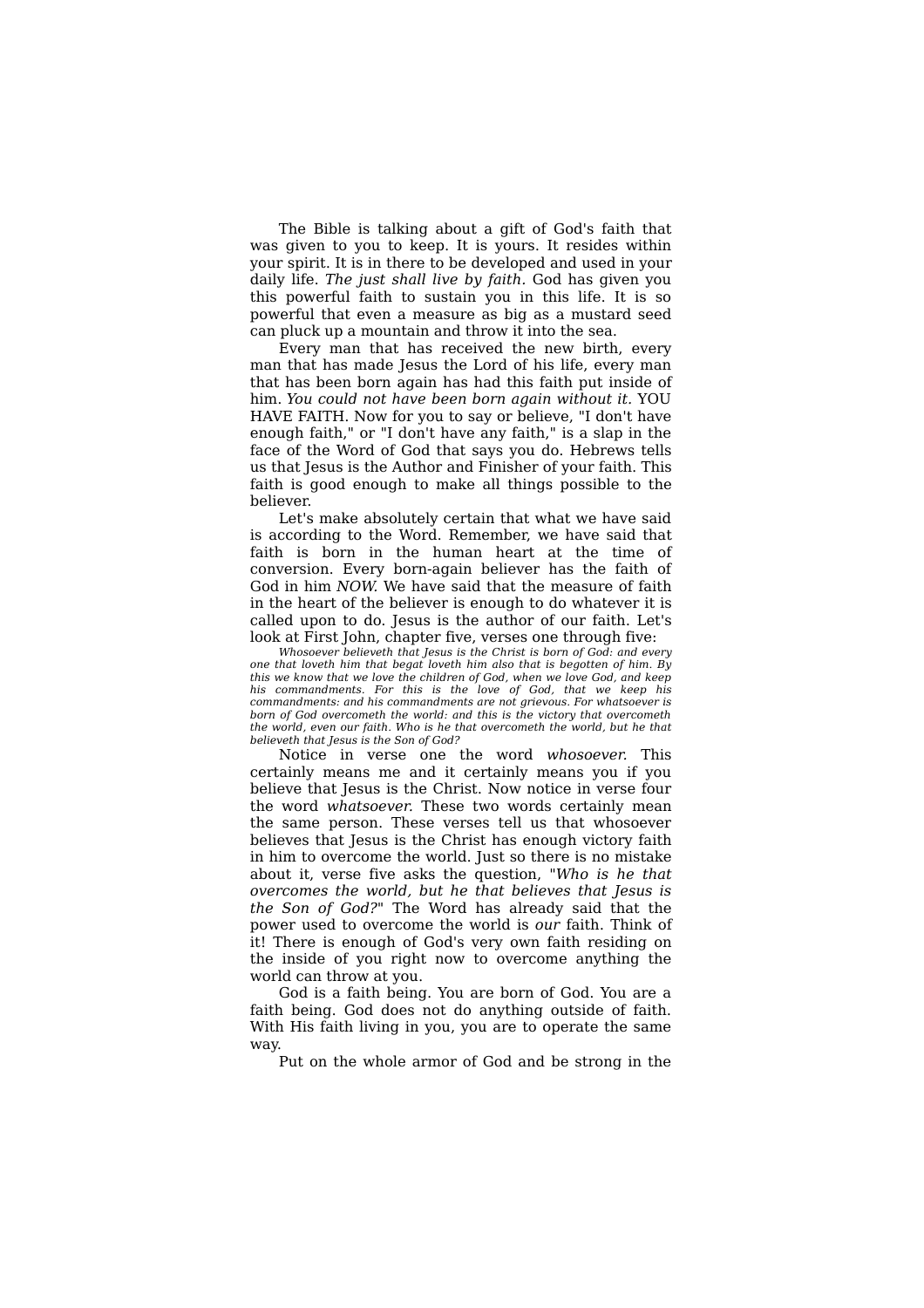Lord and in the power of His might (Ephesians 6:10-18). Put your faceplate down. That is God's suit, and the devil can't tell you from Him when you are wearing His name and His armor. He knows better than to tangle with God's armor because he has been so badly defeated by it. Resist him, and he *will* flee from you—run rapidly in the opposite direction. Always remember that Satan does not have any weapon or device that is greater than our faith. Ephesians 6:16 says the shield of faith will quench *all* the fiery darts of the wicked. We have God's Word for that. Now don't pull your faceplate up and say, "I wonder if he went?" You just dropped your shield of faith! Satan will know for sure that it isn't God, he will turn and jump right in the middle of you. Wonderment will not take the place of faith.

### *Faith-Filled Words*

*And Jesus answering saith unto them, Have faith in God.*

*For verily I say unto you, That whosoever shall say unto this mountain, Be thou removed, and be thou cast into the sea; and shall not doubt in his heart, but shall believe that those things which he saith shall come to pass; he shall have whatsoever he saith.*

*Mark 11:22, 23*

In today's language this account would read something like this: "Jesus spoke to the fig tree, and it dried up from the roots." In explaining this Jesus said, "This is the way you operate the faith of God. You speak the desired result and do not doubt in your heart. In other words you believe that your words have power, and the things you say will come to pass. The result is that you can have whatever you say when you believe."

Jesus said to believe that those *things* which we say will come to pass. He did not say to believe that this *thing* which we say will come to pass. This does not mean we can continue to speak any way we want and then when we are in a place of need or a time of trouble decide to say some faith words, and God will act on those words and everything will be all right. He is saying for us to change our vocabularies and discipline our speech so that our words are becoming to Jesus. *All* of our words should be words of faith. We are to say only words that we want to come to pass and believe that they all will produce results. By getting into the Word of God and continually feeding on the Word so that faith controls your vocabulary, you can come to the place where all your words will come to pass. When your words are words of faith, God will be able to trust you with His power in the words of your mouth. What you speak, good or bad, is what you will receive.

*For out of the abundance of the heart the mouth speaks.* For your words to be so powerful that they cause things to come to pass, they must have the force of faith behind them*—you must believe in your heart.* Your mouth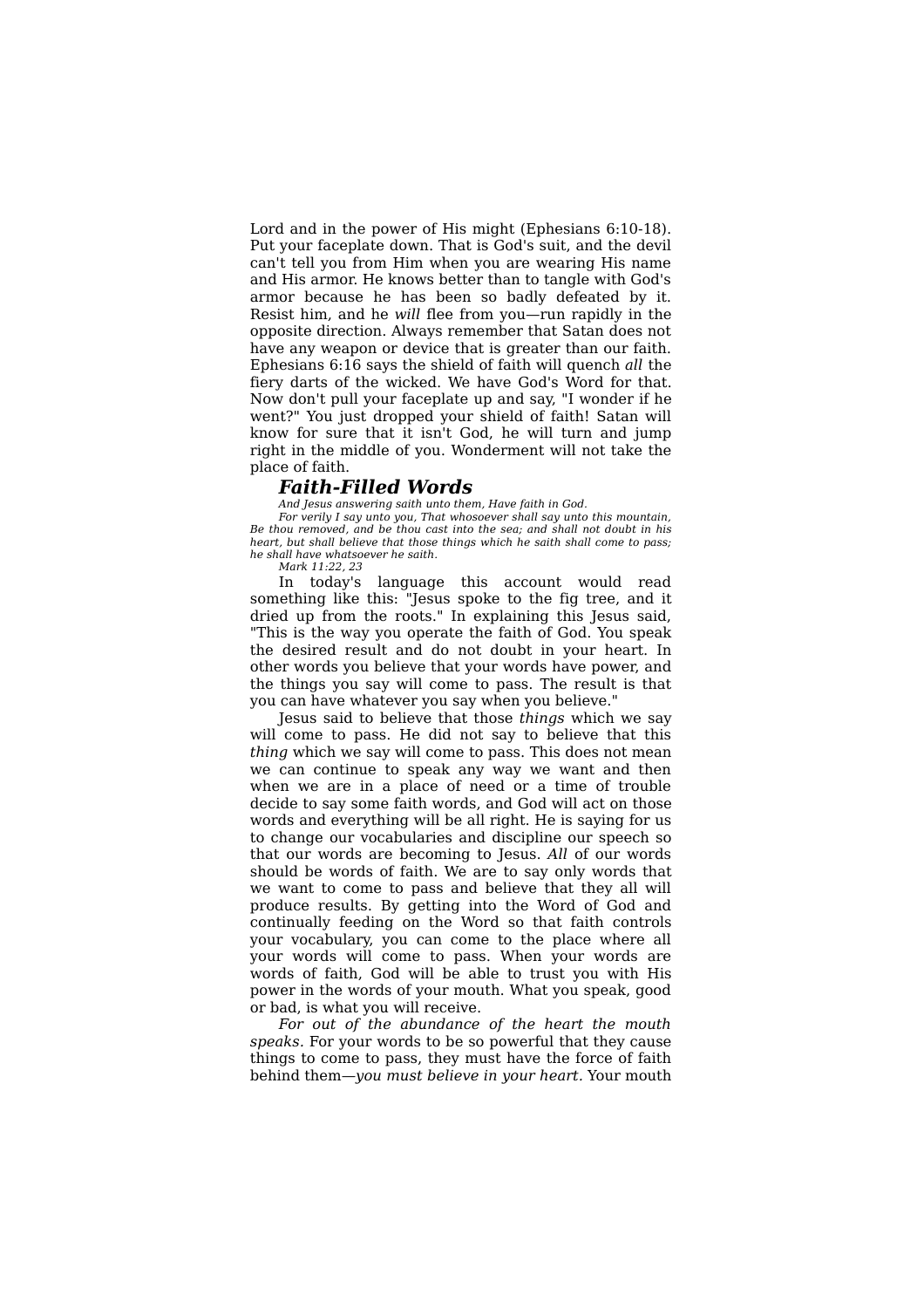will speak what is put into your heart. If faith-filled words are put in there, faith-filled words will come out. If doubt and unbelief are put in there, evil things out of an evil heart will come to pass. Words bring things to pass. Your words work for you, or they work against you. They enforce the law of sin and death, or they enforce the law of the spirit of life (Romans 8:2).

The force of faith is released by words. Faith-filled words put the law of the spirit of life into operation. Faith-filled words dominate the laws of death and its forces ruled by Satan since the fall of Adam.

*Lazarus, come forth!* The man had been dead four days and mummified; he was bound hand and foot. The power in those words overcame death, picked up the mummy, and put life and healing into the decayed body (whatever killed him had to be healed). Faith-filled words brought Lazarus forth and set him outside the tomb bound. *Then* men loosed him. Talk about faith-filled words!

How do you get words filled with this kind of power? Can you do it? The Word says *whosoever shall say unto this mountain ... he shall have whatsoever he saith.* Yes, you can do it. Find out where faith comes from and go to work.

### *The Source of Faith*

*So then faith cometh by hearing, and hearing by the word of God Romans 10:17*

The Word of God produces faith in your heart. There is no other source of faith. Out of the abundance of the heart the mouth speaks. When you put faith-filled words —God's Word—in your heart, faith-filled words come out your mouth. The Word has to be put in for faith to come out.

Faith is the product of your spirit. Faith comes in your spirit by hearing the Word and faith is continually developed in your spirit by the Word.

Faith's results are determined by your confession. Your confession corresponds to the level of the Word of God that is working in you. *Faith cometh by hearing and hearing by the Word of God.* When you are filled with the Word of God, faith comes up strong. When you neglect your study and meditation and become caught up in the affairs of life, you consume or use up the force of faith coming out of your spirit. Actually this process works like the physical body only it works in the spirit.

The physical body eats physical food and it produces physical power called strength. The food you eat is assimilated by your body and turned into the force of strength.

The spirit of man feeds on spirit food. Jesus said, *My words are spirit and they are life.* They are life!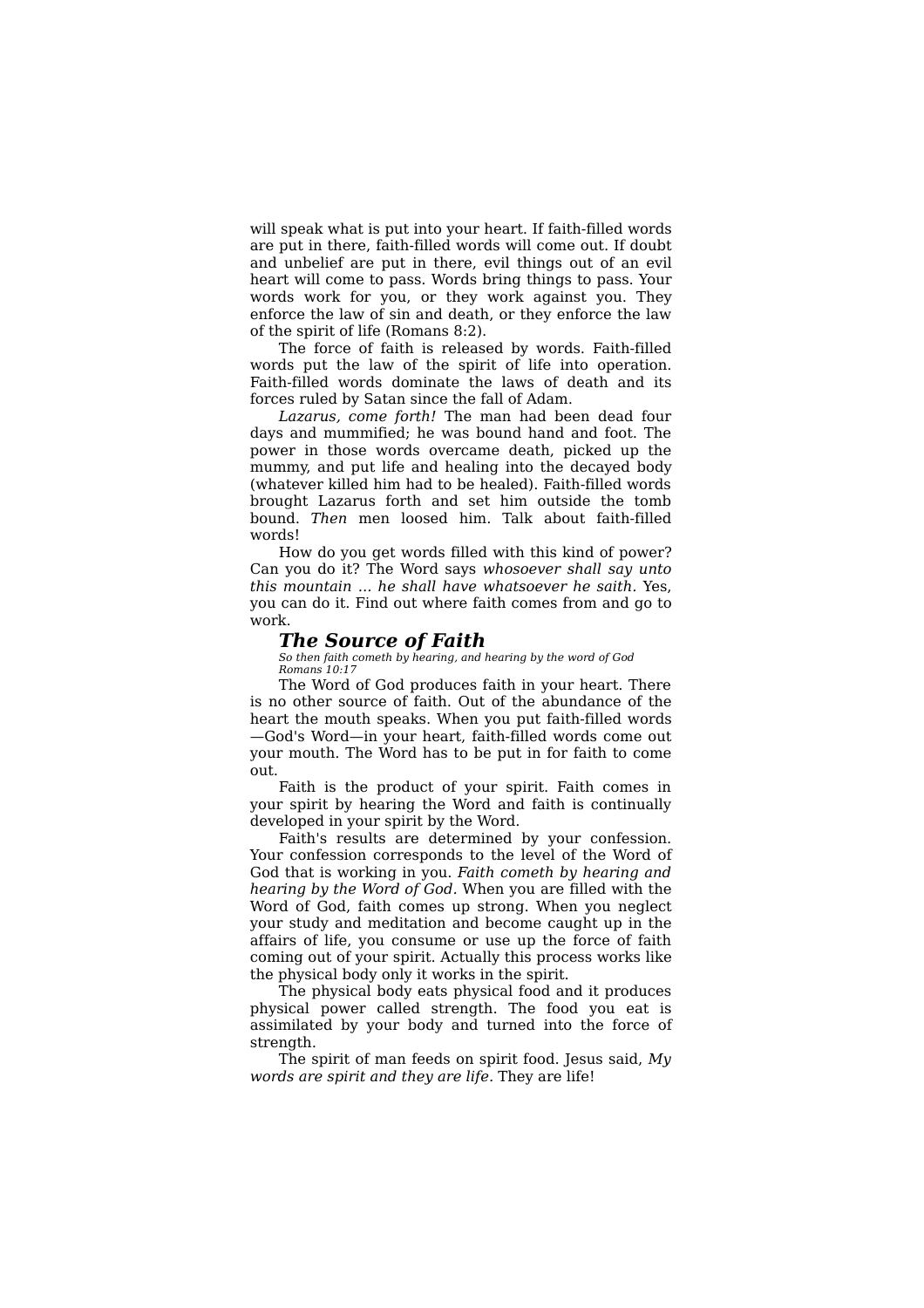*My son, attend to my words; incline thine ear unto my sayings. Let them not depart from thine eyes; keep them in the midst of thine heart. For they are life unto those that find them, and health to all their flesh. Keep thy heart with all diligence; for out of it are the issues of life.*

*Proverbs 4:20-23*

God's words are spirit and they are life. They are life to your spirit. Faith comes by hearing the Word of God. The force of faith issues out of your spirit and brings life and health to your flesh. The Word not only brings healing, but it keeps you healthy. Above all that you do, keep your heart *full* of the Word because out of the heart are the forces or issues necessary to live this life successfully. In other words, whatever you do protect and nourish your spirit. Feed your spirit with the Word of God, and the force of faith will issue out of your spirit and work whenever it is needed. You can understand why the Word says to keep or to protect your heart with all diligence.

Faith, like any other force, must be applied in order to gain any benefit from it. In the illustration we used about the physical body, we can see that we eat physical food and our body turns that food into strength. The strength in the body, then, must be applied. It must be released. We release our physical strength through action. The same is true with faith. The spirit man consumes spirit food (God's Word) and that spirit food produces spirit power which is called faith. Now, this faith force must be applied.

We have already discussed the releasing of faith and applying it with words. Faith is also released by acting on God's Word. James 1:22 says to be a doer of the Word. Jesus said in John 3:21,

*He that doeth truth cometh to the light that his deeds may be made manifest that they are wrought in God.*

James 2:17 says,

*Even so faith, if it hath not works, is dead.*

One translation says, *"faith without corresponding action will not work."*

We begin by putting God's Word in our heart. As an act of our will we believe it. We say it with our mouths and act accordingly. You cannot continue to talk doubt and unbelief. You cannot continue to act as though the Bible is not true. The Bible says God is our strength. Begin to talk and act strong— even before you feel strong or look strong. The Bible says you are healed. Begin to talk healed and to act healed. The Bible says that God meets our needs according to His riches in Glory. Begin to talk as though it is true. Begin to act as though it is true because IT IS TRUE! This is faith receiving what God has already provided for us in Jesus.

Learn and develop this confession of faith. I am not moved by what I see or by what I feel. I am moved only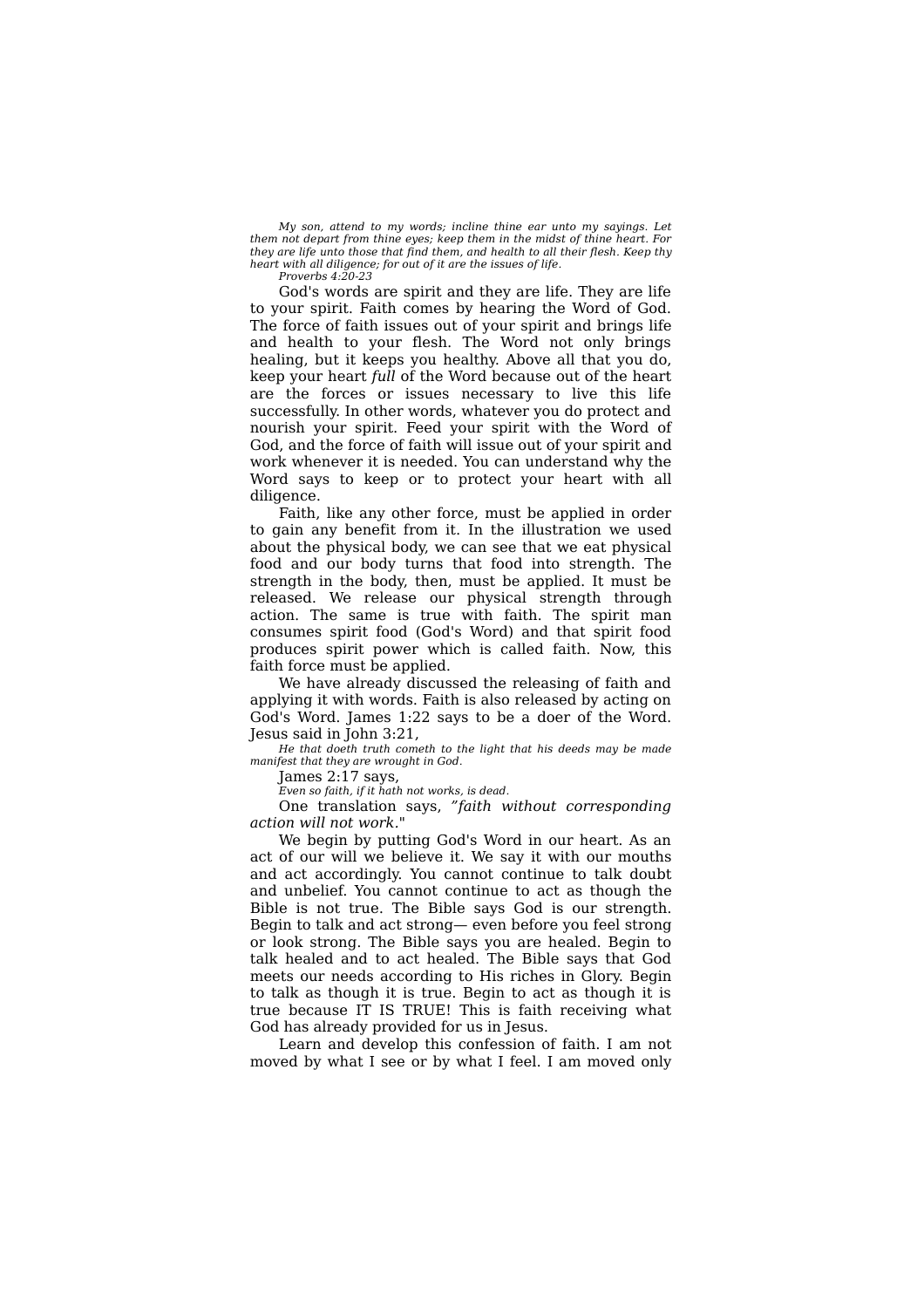by what I believe. The victory is mine! 1 have it NOW! I can see it through the eye of my faith!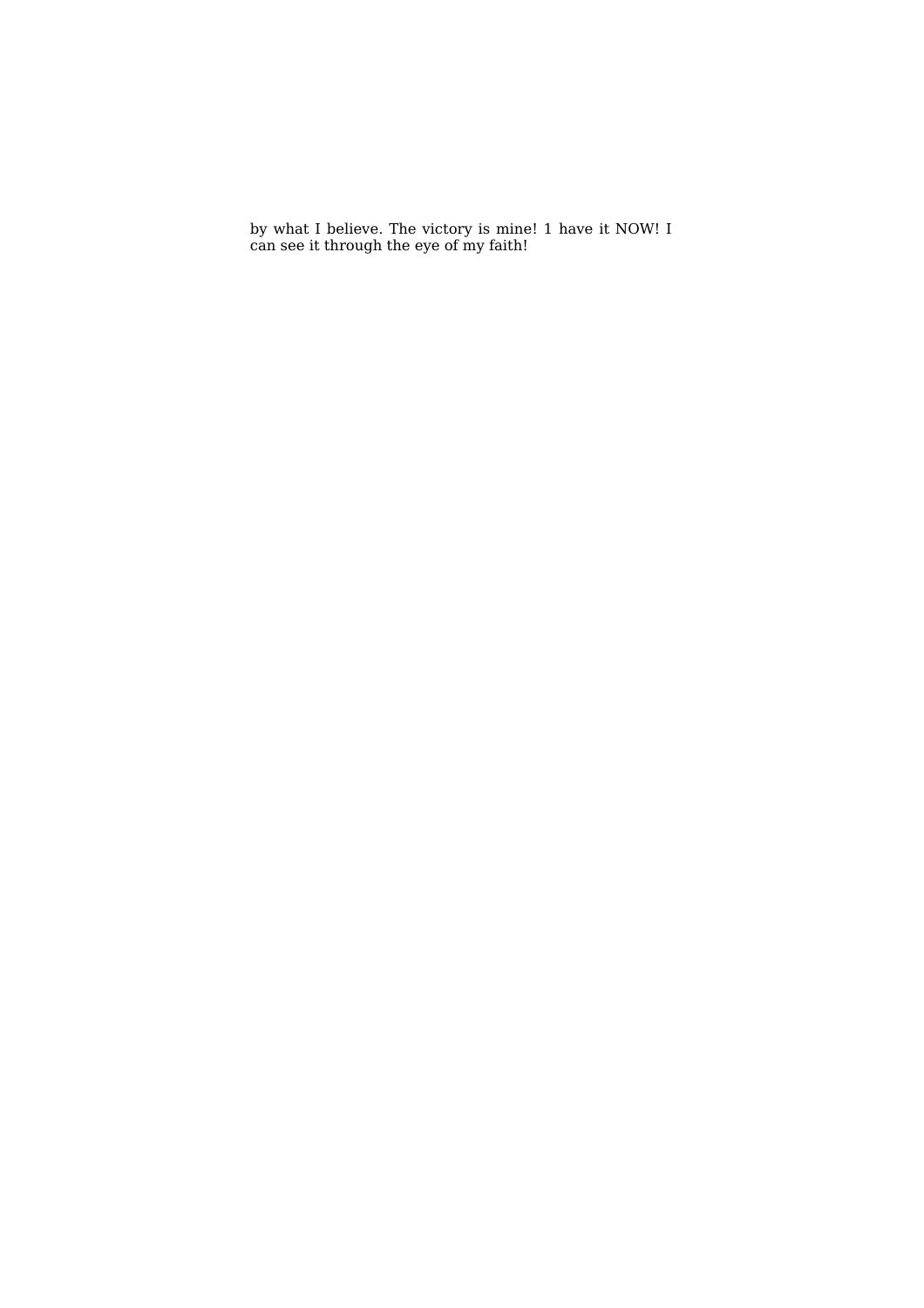### **Faith and Patience—The Power Twins**

*My brethren, count it all joy when ye fall into divers temptations; Knowing this, that the trying of your faith worketh patience. But let patience have her perfect work, that ye may be perfect and entire, wanting nothing James 1:2-4*

*That ye be not slothful, but followers of them who through faith and patience inherit the promises. Hebrews 6:12*

The power of patience is a working power. When faith has a tendency to waver, it is patience that comes to faith's aid to make it stand. *The power of patience is necessary to undergird faith.* Almost everywhere you find faith mentioned in the Bible, you also find patience. Faith and patience are the power twins. Together they will produce every time. Patience without faith has no power to call into reality the thing desired. Faith is the substance of the things we hope for. Patience without faith has no substance. On the other hand faith without patience many times will fail to stand firm on the evidence of the Word that gives deed to things not seen. Jesus told Peter that He had prayed for him that his faith fail not. Without the power of patience at work, we will allow sense knowledge—the things we see—to overwhelm our faith based on what the Word says rather than what our natural eye can see. *Patience undergirds faith and gives it endurance to persevere until the answer comes.* Faith is a powerful force. It always works. It is not that our faith is weak and needs strength, but without the power of patience we ourselves stop the force of faith from working with negative confession and action.

It is our faith, and we can put it into action. It is our faith, and we can stop it from working.

Traditionally, we think of patience as knuckling under and being satisfied with whatever comes our way. That is not at all what patience is. Patience is a real force. It is to be developed. The Word says in Titus 2:2 that we are to be sound or developed in patience. Faith is a force that is to be developed. The same scripture says that we are to be sound in faith. Patience and faith are two individual forces. They work together the way faith and hope work together. They work together the way faith and love work together. All of these are different forces. They each play a different role in our Christian lives.

It is dangerous to confuse these forces and try to use one in the place of the other. For instance the Bible says in Hebrews 11:1 that *faith is the substance of things hoped for.* Hope without faith has no substance. People

## **2**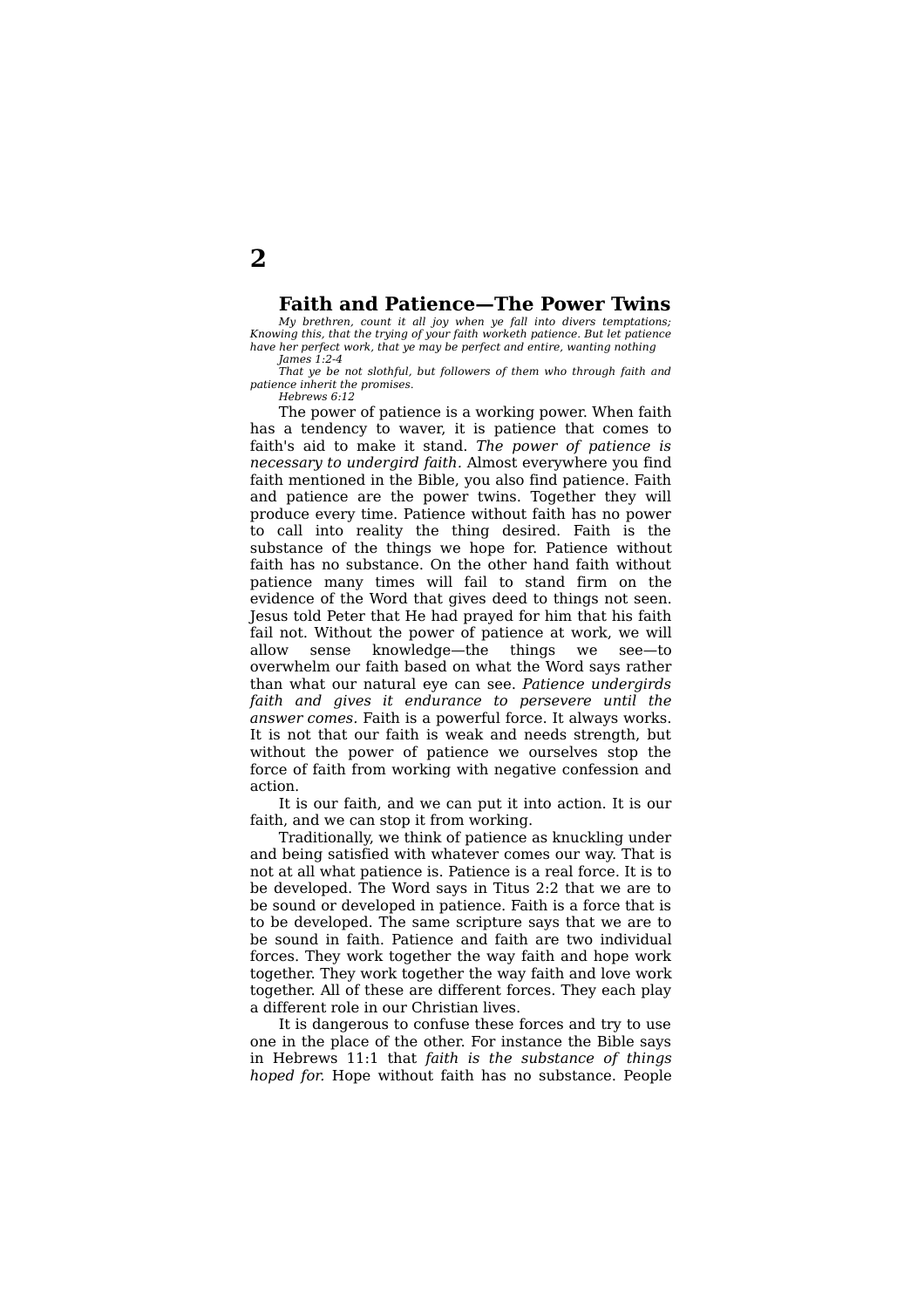say, "We are hoping and praying." This sounds good but it has no substance. In this case hope is being confused with faith. Without the substance of faith that kind of praying will not produce any results. You can see that in a critical situation this would be dangerous. We need to have our thinking straightened out according to the Bible so that we can properly use these forces in their proper places and produce God's perfect will in our lives.

One of the most common traditions and mistakes in this area is believing that trials and tribulations develop faith. Trials and tribulations do not develop faith. *Faith cometh by hearing and hearing by the Word of God.* Trials and tribulations develop patience. We have already learned from the first chapter of James that this is true. The Apostle Paul says the same thing in Romans 5:3.

Faith is developed as we act on the Word of God. Hebrews 12:2 states that Jesus is the author and finisher, or developer, of our faith. It does not say that Satan is the developer of our faith. It is vitally important that we realize the difference between the developing of faith and the developing of patience. Faith should be developed on the Word of God before the trial or testing comes. Jesus said in Luke 6:47, 48 that *if a man acts on His words He likened him unto a man who builds his house on a rock. When the flood beat upon the house, the house did not fall.* Notice the man had to dig deep. This is where his faith was developed. During the storm is when his patience was developed. He knew his house would stand because it was built on rock. Remember how Jesus said the man built on that rock. He acted on the Word. Faith is developed before the trial comes. The force of patience is developed in the trial or tribulation and undergirds or keeps the door open for our faith to work and to overcome whatever has been put before us.

The definition of *patience* is *being constant or being the same way at all times.* James says in chapter one that we are to be single minded. We must always respond or react in every circumstance of life the same way—on the Word of God. Regardless of what may be thrown at us, we must become so Word-of-God-minded that we do not act in fear or doubt but always act on whatever the Word of our God says. The Word says that Jesus is the same yesterday, today, and forever. Jesus has always and will always respond to the Word rather than to circumstances, reason, or fear. This is the way that we should be. Being sound in patience is to answer every doubt and every fear with the firm assurance and confession that God's Word is true regardless of what we feel or see. Regardless of what storm may come our way, my Father's Word cannot fail. In that kind of atmosphere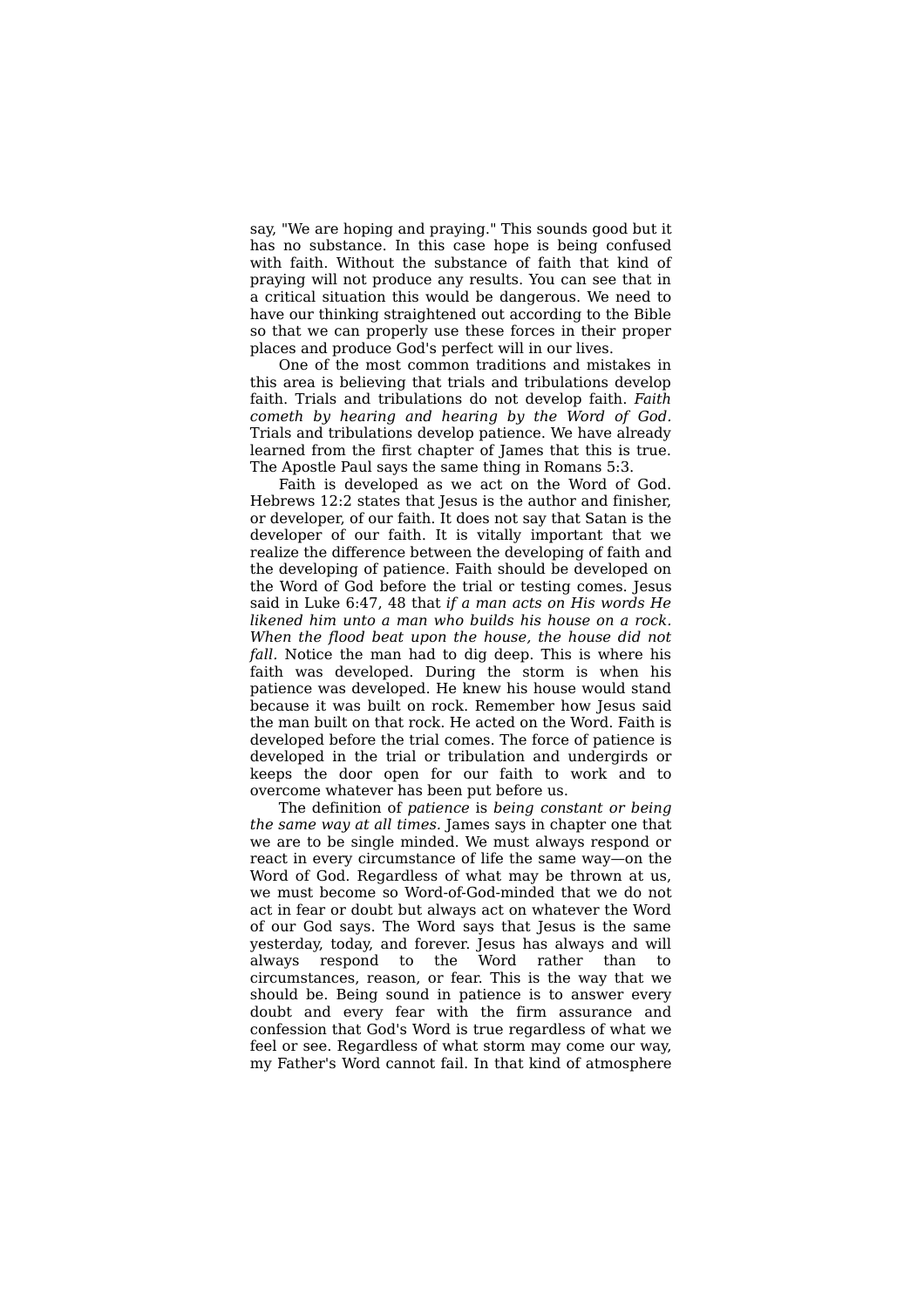faith is free to move and overcome whatever Satan has put in our way.

*Blessed is the man that endureth temptation: for when he is tried, he shall receive the crown of life, which the Lord hath promised to them that love him. Let no man say when he is tempted, I am tempted of God: for God cannot be tempted with evil, neither tempteth he any man: But every man is tempted, when he is drawn away of his own lust, and enticed.*

*Then when lust hath conceived, it bringeth forth sin: and sin, when it is finished, bringeth forth death. Do not err, my beloved brethren. Every good gift and every perfect gift is from above, and cometh down from the Father of lights, with whom is no variableness, neither shadow of turning.*

*Of his own will begat he us with the word of truth, that we should be a kind of firstfruits of his creatures. Wherefore, my beloved brethren, let every man be swift to hear, slow to speak, slow to wrath: For the wrath of man worketh not the righteousness of God. Wherefore lay apart all filthiness and superfluity of naughtiness, and receive with meekness the engrafted word, which is able to save your souls.*

*James 1:12-21*

In order to properly develop the power of patience, we must know what the Bible says about testings and trials. The Greek word translated *temptations* in these scriptures is the same word for *trials* and *testings.* It is vitally important that we know from verse thirteen that God is not tested by evil, and He does not tempt or test men with evil. We are warned never to say that we are tested of God.

Verse fourteen explains what a test or trial is. A test or trial is anything that applies pressure on the lusts or desires of the flesh. *Any pressure that draws us away from God's Word is the beginning of a test.* If we then act on that lust, sin is the result. Still we have a way of escape for the Word says we have an advocate with the Father, Jesus Christ. He is faithful to forgive us our sins when we confess them. We are still more than conquerors in Jesus. When Satan applies pressure on our bodies to make them sick, we don't have to succumb to that pressure. When he presents us with financial ruin, we don't have to yield to the temptation to turn to the world and borrow. Most of the time, this only makes matters worse. Thank God, we can turn to God's Word in Philippians 4:19 and use our faith. Then regardless of circumstances, we exercise the power of patience and continue to stand fast in the liberty into which we have been called.

Don't forget the ministry of the Holy Spirit in all of this. He is continually working in you, teaching, interceding, backing your faith with His mighty power. This is where the power of patience is so very important. As long as your faith is active, the Spirit of God is active. It is impossible to please God without faith. Patience guards against your admitting a doubt or confession of fear into your consciousness. Even when we stretch our faith as far as it will go, He that is within us is greater than he that is in the world.

*There hath no temptation taken you but such as is common to man: but*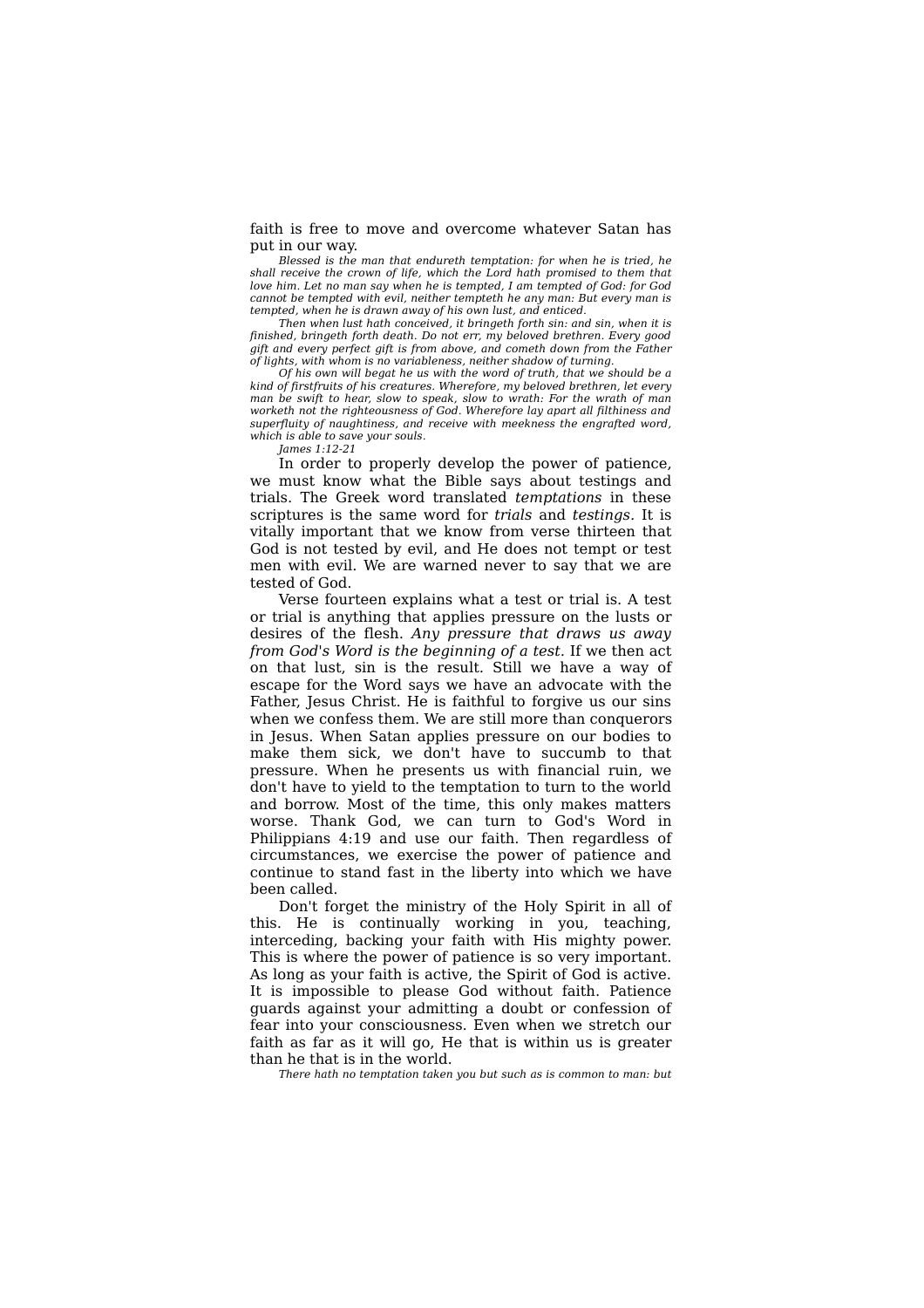*God is faithful, who will not suffer you to be tempted above that ye are able; but will with the temptation also make a way to escape, that ye may be able to bear it.*

*I Corinthians 10:13*

This scripture reveals three more important things about trials: (1) Testings and temptations are common to man. No man is ever tested or tried with things that are not common to mankind. Satan does not have the right to call upon his experience as a heavenly being to apply things that are outside the realm of humanity as tests or trials. (2) God is faithful. You will never face anything that you cannot overcome. (3) God always provides the way of escape.

Satan cannot attack with any weapon that is greater than what God has provided for us as weapons. Thank God, the weapons of our warfare are not carnal but powerful through God for the pulling down of strongholds. Satan is limited to the things that are common to mankind but we are not. We have access to the full armor of God. Our patience rests solidly on the full assurance that, no matter what comes next, Jesus has provided more than enough victory to put us over.

Many Christians use *all things work together for the good of those that love God* as an excuse to fail. To them this scripture says, "All the devil does to me will turn out for my good. After all, you know the Bible says we are made stronger by the trials and tribulations of this life." The Bible does not say that at all! When the Apostle Paul wrote that all things work together for the good of those that love God and are called according to His purpose, he was teaching on intercessory prayer.

*Likewise the Spirit also helpeth our infirmities: for we know not what we should pray for as we ought: but the Spirit itself maketh intercession for us with groanings which cannot be uttered. And he that searcheth the hearts knoweth what is the mind of the Spirit, because he maketh intercession for the saints according to the will of God. And we know that all things work together for good to them that love God, to them who are the called according to his purpose.*

*Romans 8:26-28*

All things work together for the good of those that love God, when we are operating together in intercessory prayer!

While a friend and I were talking about prayer, the Lord spoke to me and said, "Those things do not mean all bad things work together for the good of those that love God. I am talking about the things of God: the Word of God, the gifts of the Spirit, the name of Jesus, and the power weapons of the body of Christ. These are the *things* that work together for the good of those that love God." Under this kind of operation the things that the devil throws at you will be overcome by the power of the things of God, and victory will be the result.

Many trials that Satan causes make people weaker instead of stronger. If it were the trials and tribulations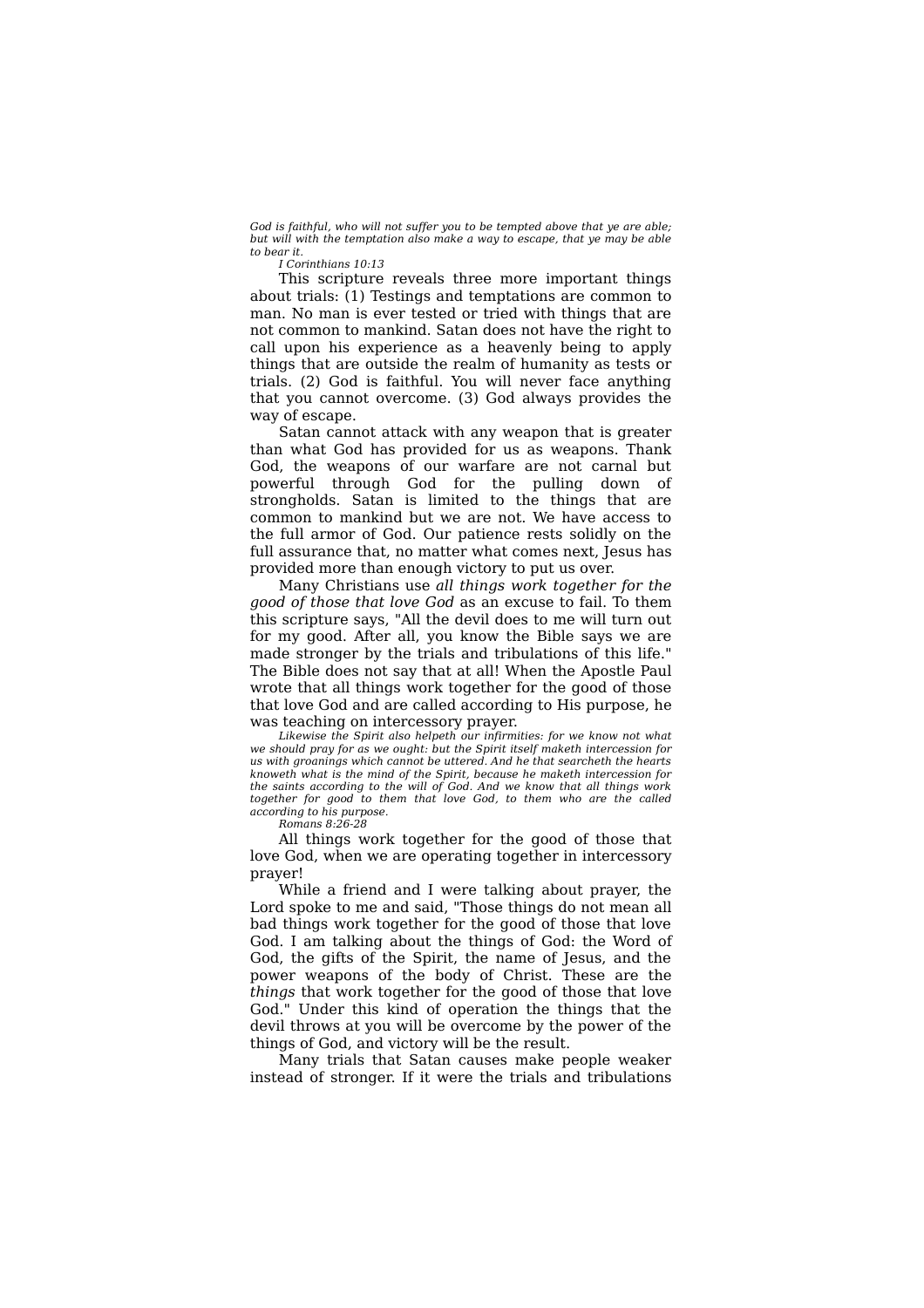that make us strong, everybody on earth would be a spiritual giant. Certainly there have been enough trials and tribulations to perfect the saints. That must not be the avenue through which God perfects the saints.

*And he gave some, apostles; and some, prophets; and some, evangelists; and some, pastors and teachers; For the perfecting of the saints, for the work of the ministry, for the edifying of the body of Christ.*

*Ephesians 4:11, 12*

This is the way that the saints are perfected, not through tribulations. We are to be perfected by the Word through the ministry.

Well. I don't know about you, but I'm glad to know that God did not send cancer to edify me or poverty to perfect my faith. No, these curses are not from God. They are from Satan, and we are to triumph over them with the power twins—faith and patience.

The Word does not say that faith is developed by trials, but the Word does say that the trying of our faith worketh patience. It is what we do with trials and tribulations that makes the difference, not the fact that we are suffering. There are those in the church who think we are to glory in tribulations. Tribulation is not the goal of Christianity. Many think that we cannot be worth anything until we suffer. That is not true. You will not be worth anything unless you *overcome* that suffering. Suffering is the result of the attack of Satan. There is no glory in knuckling down and enduring trial. The glory is in overcoming that trial with the Word of God through the power of God. This is why we can count it all joy when we are tried. We know that Jesus has defeated Satan, and that we are victors over anything he sends our way.

Jesus said in John 16:33,

*These things I have spoken unto you, that in me ye might have peace. In the world ye shall have tribulation: but be of good cheer; I have overcome the world.*

The glory lies in overcoming the world and its trials and tribulations. Trouble may come our way, but through the good things of God He always causes us to triumph in Christ Jesus.

Paul said,

*Therefore being justified by faith, we have peace with God through our Lord Jesus Christ.... And not only so, but we glory in tribulations also: knowing that tribulation worketh patience; and patience, experience; and experience, hope.*

*Romans 5:1-4*

Paul was saying that he had peace with God whatever came his way. He had this peace, not only when things were working right for him, but also when trouble came down the road. He did not let go of his peace with God because of tribulation. This tribulation only worked patience in him, and *patience brought the experience of victory.* Then the experience of victory worked hope.

*Cast not away therefore your confidence (or faith), which hath great*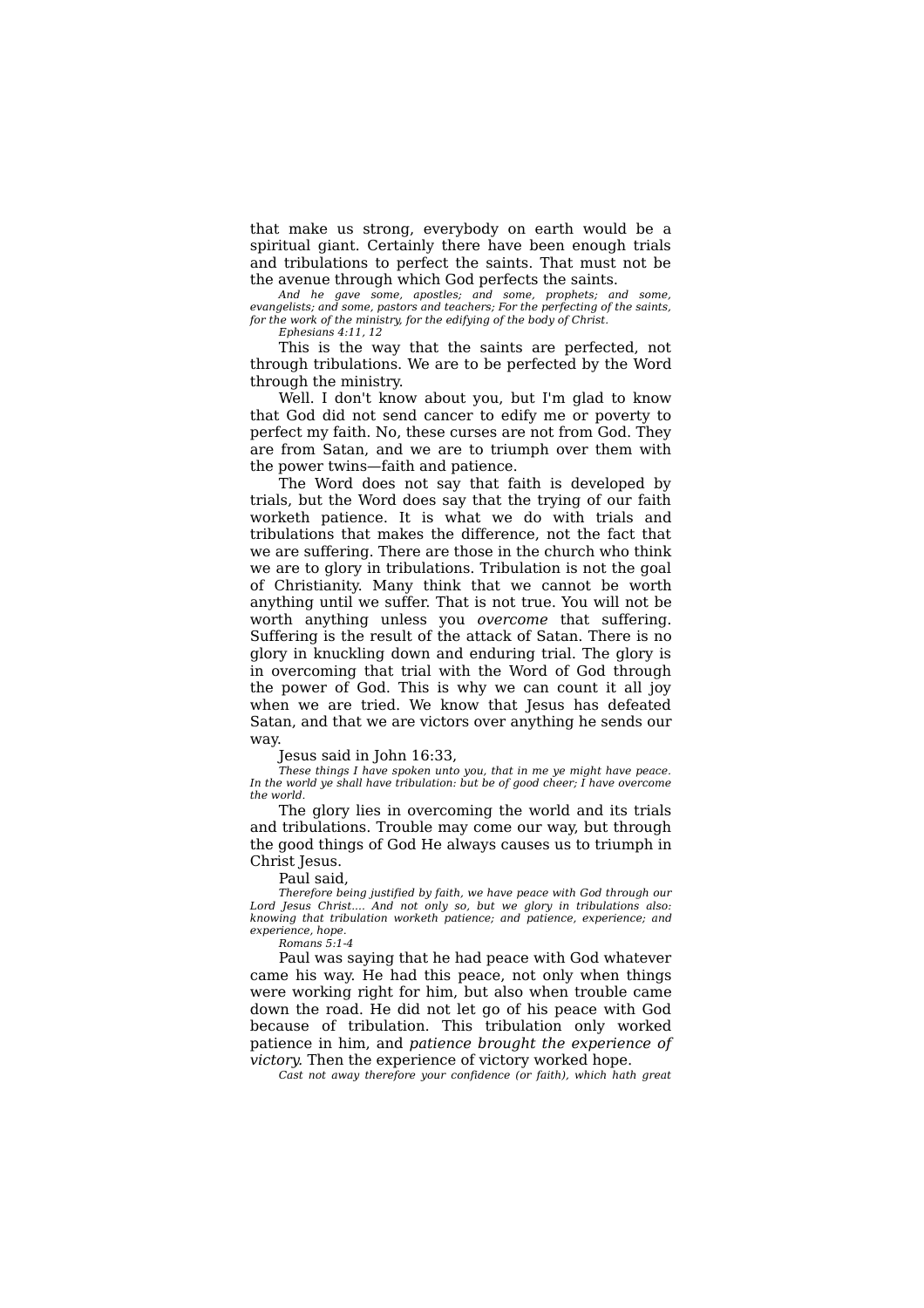*recompense of reward. For ye have need of patience, that, after ye have done the will of God, ye might receive the promise .... the just shall live by faith.*

*Hebrews 10:35-38*

Now remember he said in Romans 5 that tribulation works patience, and Hebrews 10 says that we have need of patience because patience works experience. Experience is the reward. Patience produces the reward of experiencing the answer.

*"For you have need of patience that, after ye have done the will of God"* or you could say it this way, "After you have acted on the Word of God, employ the power of patience and you will receive the promise of that word." Hebrews 6:12 tells us that through faith and patience we inherit the promises. Faith is acting on the Word. God's Word is His will. After you have exerted the force of faith by acting on the Word, the will of God, then patience comes into action to produce the experience of victory!

With the power of patience at work, the experience of faith's result is inevitable.

This is how faith and patience work together to produce victory. Your body has symptoms of sickness; it is screaming with pain. You must get your faith into operation. The first thing you do is go to the will of God the Word. Open your Bible to Matthew 8:17, *Himself took our infirmities, and bare our sicknesses.* First Peter 2:24, *Who his own self bare our sins in his own body on the tree, that we, being dead to sins, should live unto righteousness: by whose stripes ye were healed.* God's Word does not say that by His stripes you *may* be healed. The Word says *by his stripes you were healed.* YOU WERE HEALED.

Now you are beginning to look at healing through the eye of faith. Your faith is looking beyond the symptoms in your body. Then you say, "Father, First Peter 2:24 says that by the stripes of

Jesus 1 was healed. I apply this Word to my body, and I command it to be healed in the name of Jesus. The Word says that I am healed. I say that I am healed. Sickness, I speak to you in the name of Jesus, and I command you to leave my body."

That did it! You believed you received when you prayed. Jesus said, *Therefore I say unto you, What things soever ye desire, when ye pray, believe that ye receive them, and ye shall have them.* You have His Word.

Many times all symptoms leave immediately but not always. There are times when the power of patience must be put into operation to undergird your act of faith on God's Word. You did the will of God when you did what the Word says. Now you have need of patience so that you will be entire and wanting nothing. The experience of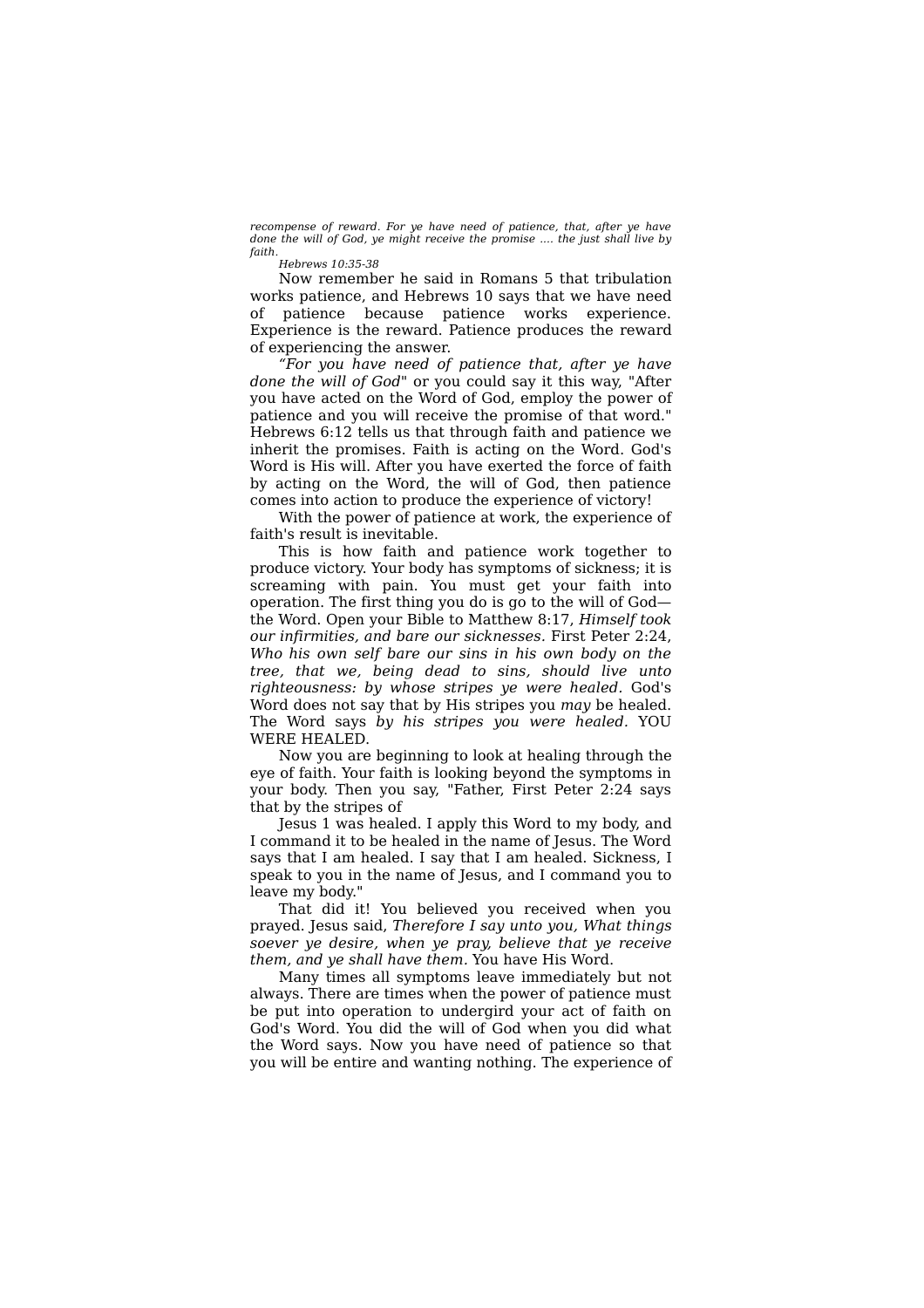that healing is inevitable. It is not a "maybe it will and maybe it won't" situation. The Word says you were healed. Now through patience you must hold fast to this Word concerning healing regardless of symptoms or pain, knowing that patience *will* produce the experience of healing. Working the power of patience is the difference between success and failure in the faith walk.

*Now faith is the substance of things hoped for, the evidence of things not seen.*

*Hebrews 11:1*

You must believe that you are healed before you see the results in your body. You cannot wait until your body looks and feels healed before you believe it. If you do, you will never receive by faith. You cannot get faith's results without exerting the force of faith. Faith is believing that you receive whatever you ask *before* it can be seen with the sense of sight or felt with the sense of touch. You do have evidence in faith, but it is the Word of God, not the sought-after result. The Word is your evidence that you have it now.

You have exercised your faith in God's Word. Now let patience have her perfect work. The force of faith is at work, undergirded by the power of patience. Your faith connected with the Father the very moment that you took His Word as the evidence of your healing. Confess with your mouth that it is yours, and by your actions show that it is yours. You must talk healing, and you must act healing. Patience begins to work from the time that you believed you received, and it must be allowed to work until the last symptom leaves your body. The voice of patience says, "I know God's Word is true. I will not be moved by what I see or feel. I will only be moved by the Word of God. I patiently rest on the truth of God's mighty Word!"

The experience of the answer is inevitable.